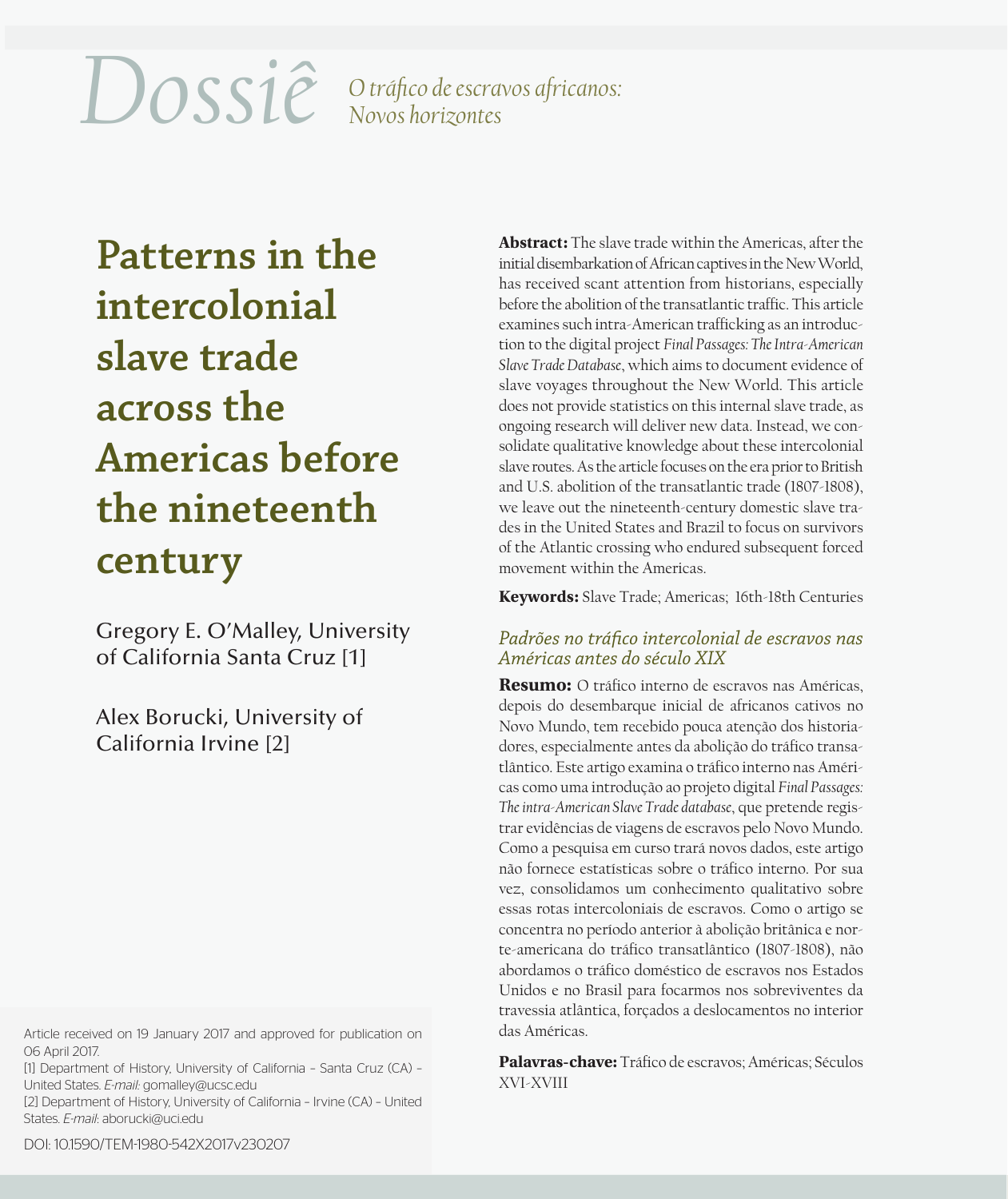From the publication of Phillip Curtin's T*he Atlantic Slave Trade: A Census* in 1969 to the launching of the webpage *Voyages: The Transatlantic Slave Trade Database* in 2008, scholarship on the slave trade has focused pr launching of the webpage *Voyages: The Transatlantic Slave Trade Database* in 2008, scholarship on the slave trade has focused primarily on the forced Atlantic crossings of captives from Africa to the Americas. Whether emphasizing the experiences of captives or the economics of the traffic, slave trade historiography almost exclusively examines passages from African ports to a captive's first disembarkation in the Americas. When historians have looked beyond the Atlantic crossing, it has mostly been to analyze the internal African traffic to comprehend how, when, and why captives were forced into slave routes leading to the African littoral or to examine the goods Europeans delivered to Africa to exchange for captives. By contrast, the slave trade within the Americas has received scant attention from historians, especially before the abolition of the transatlantic traffic. Yet hundreds of thousands of African survivors of the transatlantic slave trade endured extensive continued journeys on the American side of the Atlantic. This article serves as an overview of such intra-American trafficking — its primary routes and causes — and as an introduction to the digital project *Final Passages: The Intra-American Slave Trade Database*. The *Final Passages Database* aims to document and make publicly accessible evidence on slave trafficking voyages throughout the Americas. Supported by the National Endowment for the Humanities of the United States, the new database — including the research of the current authors and numerous other scholars — will be added to the website *Voyages*, which already charts the transatlantic traffic of captives<sup>3</sup>.

Slave routes within the Americas took a variety of forms depending on the particulars of geography, demand, taxation, politics, and economics at various sites where enslaved people arrived in the Americas and worked. Traders organized the intra-American traffic differently to fit local and regional conditions. This article does not provide statistics on slave trading internal to the Americas, as ongoing research will deliver new data. Instead, we consolidate here more qualitative knowledge about where and why intercolonial slave routes developed within the Americas. The article focuses on the era prior to British and U.S. abolition of the transatlantic trade (1807-1808), which began the long and protracted eradication of this traffic up to the ultimate Spanish prohibition of 1866 in Cuba. Thus, here we leave out the large and better-studied nineteenth-century domestic slave trades within the United States and Brazil after their respective independence to focus primarily on survivors of forced Atlantic crossings who quickly endured subsequent migrations from one American locale to another.<sup>4</sup>

In terms of the physical mechanism for transport in the slave trade only two modes existed: over land by foot, carts, and mules or over water by ship. For traders, however, there were more factors to consider than mode of travel. Their responses to variables of taxation,

<sup>&</sup>lt;sup>3</sup> The structure of this article and a significant part of its contents are based on Chapter 1 of the doctoral dissertation of Greg O'Malley (2006); (Curtin, 1969); *Voyages: The Transatlantic Slave Trade Database* (www.slavevoyages.org).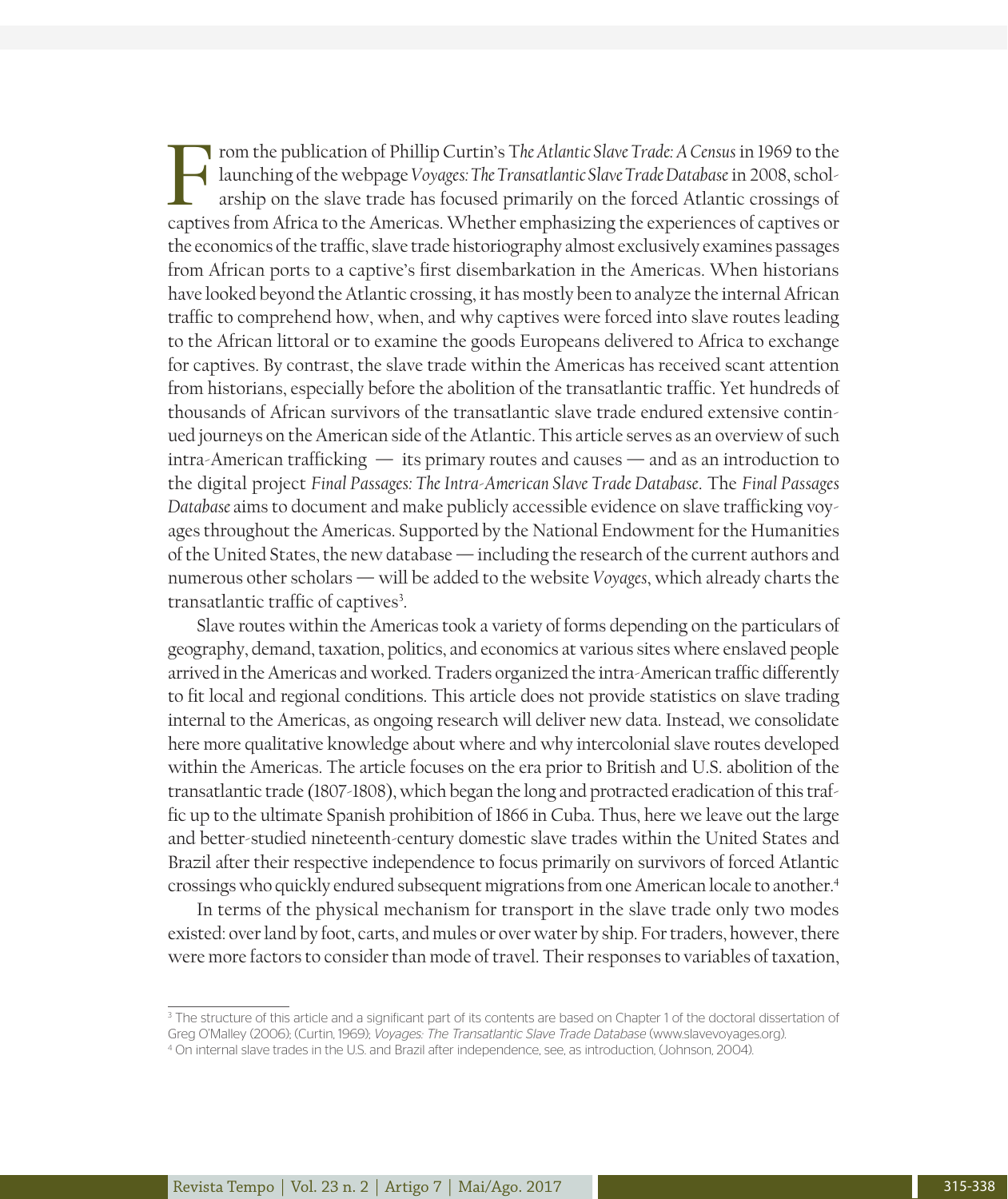legality, demand, economic capacity, and imperial politics led to the development of six principal types of intercolonial slave trading, or perhaps more appropriately two broad categories, with three subsidiaries of each. The two broad categories were intra-imperial (i.e., trades within empires) and transimperial (i.e., exchanges across imperial boundaries). The intra-imperial trafficking broke down into categories of inland routes, tax-evasion trades, and market-scale distributions. The categories of transimperial slave trading were the *asiento* commerce for the Spanish colonies, quasi-legal or illegal trading, and free-port trading. One should bear in mind that the lines between these categories often blur, but they are worth considering separately to appreciate the different opportunities and challenges that each type of traffic presented to both traders and captives.

#### **Intra-Imperial Slave Trades**

Intercolonial slave trading across the Americas varied with local circumstances — the size and vibrancy of economies, trade and taxation policies, and geography. When the trade crossed imperial boundaries, additional variables affected commerce due to considerations of imperial politics, law, and security. As a result, intercolonial trafficking within single empires offers the most straightforward case with which to start since it tended to be less complicated.

One type of intra-imperial trade was overland transport to interior regions. Sites of demand for slaves did not always sit near navigable waterways, so workplaces inaccessible to vessels often required extensive overland journeys. Such routes appeared first and were quite common in the Spanish Americas because Spain's largest American population centers did not sit on the Atlantic coast. From the sixteenth to the early eighteenth century, Spanish colonists imported African captives to Mexico via the port of Veracruz, and merchants then marched most slaves overland for sale in the colony's most densely populated region — the Valley of Mexico — a journey of about 400 kilometers that circumvented the Sierra Madre Oriental mountain range. In central Mexico, Africans worked mostly in urban occupations, as artisans and servants, but some also worked in the countryside in agriculture, ranching, and mining (Sierra and Siejas, 2016, p. 307-333; Wheat, 2016; Palmer, 1976, p. 27-33, 43-50).

The Spanish also moved captives along several inland routes in South America. Thousands traveled to Peru, where Africans provided myriad services in urban areas and predominated in the agricultural production along the Pacific Coast. Some of these captives marched overland from Portobello across the Isthmus of Panama for transshipment down the Pacific Coast. Others ventured inland from Cartagena along riverine pathways, like the Atrato River. Some of these captives settled in towns near the Pacific and north of Quito, with smaller numbers continuing south along paths through the Andes to Peru (Lockhart, 1994, p. 194-224; Bowser, 1974; O´Toole, 2012). Another overland route to colonial Peru through the Río de la Plata developed from Luso-Spanish merchant networks in the South Atlantic Ocean.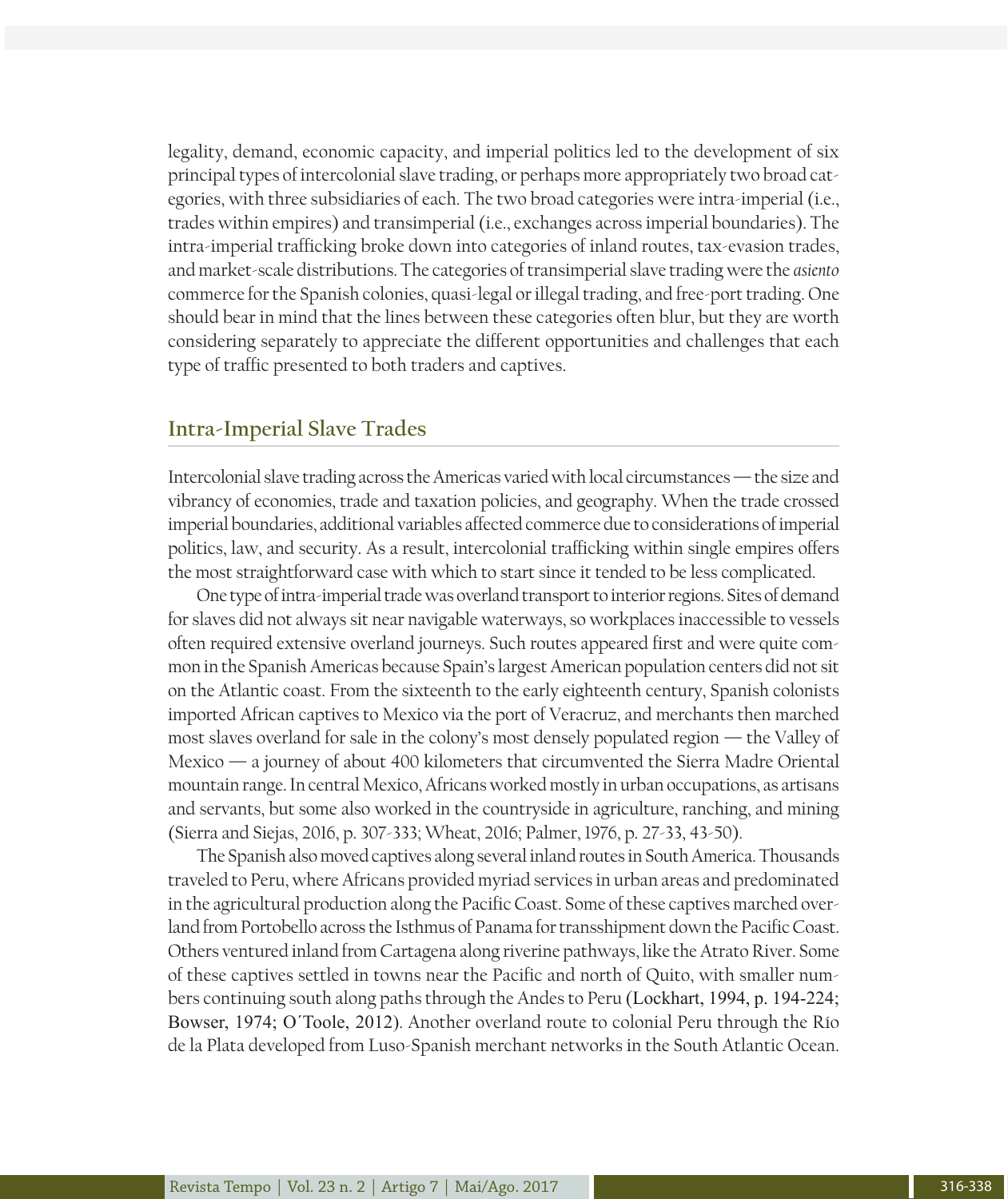Traders often marched the enslaved overland from Buenos Aires across todays' Argentina and over the Andes, a journey of nearly three thousand kilometers to Potosí or nearly four thousand to Lima. African arrivals in Peru from Cartagena and Portobello predominated in the sixteenth century, because permanent Spanish settlement in Buenos Aires only began in 1580 (Palmer, 1981, p. 69-72).<sup>5</sup> The route across the Andes became active in the seventeenth and eighteenth centuries, and the late-colonial slave trade to Peru was predominantly from Buenos Aires and Montevideo (Schultz, 2015, p. 424-444; Borucki, 2011, p. 81-107).

Unlike Spain, other European empires saw early colonial settlement remain closer to the Atlantic and its major navigable rivers because they did not subjugate very large Amerindian populations, as the Spaniards did, and their economies focused less on mining and more on agricultural production for European markets, requiring easy access to the sea. As a result, in the non-Spanish New World overland slave trades developed slowly. While both the French and Dutch made forays into the North American interior to increase their access to the fur trade, they did not employ many Africans in these activities, so overland slave trades remained insignificant in their colonies. Britain and Portugal, on the other hand, did eventually expand the exploitation of enslaved Africans into the interior, leading to overland traffic.

Mining was crucial to this development in Brazil. During the Minas Gerais gold rush from the late seventeenth to mid-eighteenth centuries, the slave trade to Salvador da Bahia — the colony's leading entrepôt — boomed, as Luso-Brazilians purchased Africans to march overland. The journey was long — more than 1,000 kilometers. Some Africans hiked even farther to Minas Gerais, from Recife in Pernambuco, almost 500 kilometers north of Salvador. As demand for Africans remained high in Minas Gerais in the early eighteenth century, Rio de Janeiro overtook Salvador and Recife as the major entrepôt for African captives because a shorter overland route to the gold mining sites emerged. Along the *Caminho Novo* it was only about two hundred miles from Rio de Janeiro to Minas Gerais, and Rio eventually became an entrepôt for inland trade to Mato Grosso and São Paulo as well.

The surging demand in Rio not only drew shipments directly from Africa but also enticed some merchants to transship enslaved people down the coast from Recife and Salvador. This traffic away from sugar-producing regions caused complaints from planters and led to the passage of a law prohibiting such migration from sugar-producing regions to the mines between 1700 and 1709 (Graham, 2004, p. 294, 301; Curtin, 1969, p. 209-210; Russell-Wood, 1982, p. 28-29; Alden, 1987, p. 293-295). This emergent role of Rio in the coastal and overland traffic helped make it the capital of the Viceroyalty of Brazil in 1763. In the late eighteenth century, Rio's importance as an entrepôt only increased, as Brazilian agricultural production expanded in the interior. Overland slave trade supplied the emerging cotton sector, and the larger expansion of coffee plantations during the nineteenth century (Graham, 2004; Miller, 1988, p. 448-9, 474-5; Schwartz, 1985, p. 416, 429).

<sup>&</sup>lt;sup>5</sup> Bowser asserts the importance of the Pacific route early (Bowser, 1974, p. 30-1).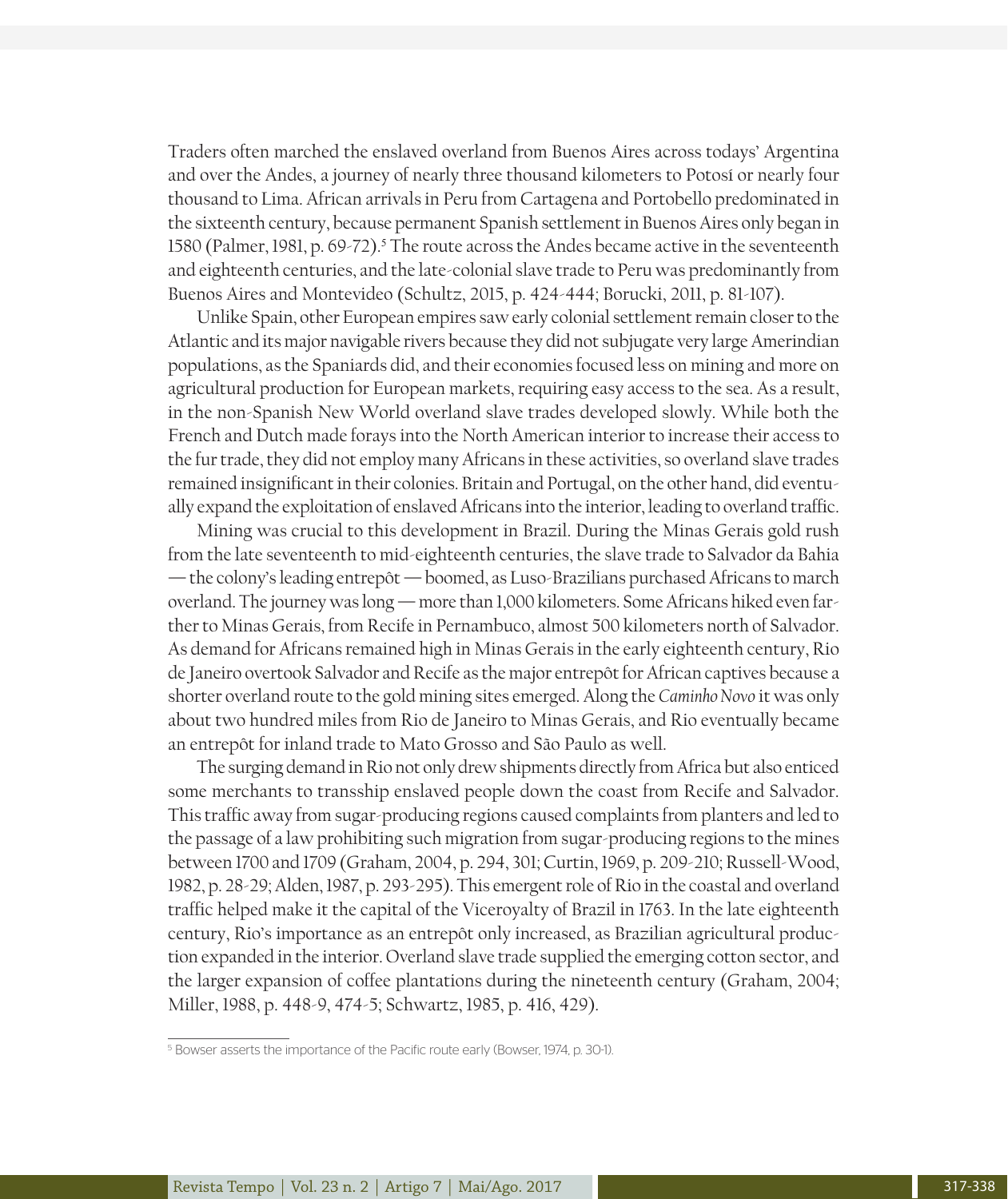In the British colonies, much to their chagrin and not for lack of effort, settlers neither systematically coopted the labor of hierarchical Amerindian societies nor found deposits of mineral wealth to rival those of Portuguese or Spanish America. Nevertheless, their slaving operations did eventually expand inland creating demand for overland dispersal. In the Chesapeake region, by the mid-eighteenth century, a combination of soil depletion and population growth had thousands of planters forging out from the tidewater region to the Virginia piedmont in search of new lands. Many planters brought or purchased creolized slaves from the tidewater region, but a market for newly arrived Africans also emerged in the piedmont. After 1750, transatlantic traders delivering Africans to the Chesapeake typically landed them at ports as far up the James River as possible, such as Bermuda Hundred.<sup>6</sup> From there, the enslaved marched farther inland, anywhere from 75 to 300 kilometers, but under whose direction is not always clear. Some merchants bought large groups of arriving captives on the James for eventual resale in the piedmont, but planters from remote areas also traveled to ports to acquire captives themselves or sent agents, friends, or relatives to make purchases.7

This overland migration to the piedmont also affected North Carolina, which grew rapidly in the mid-eighteenth century, both in coastal regions whose economies were linked to South Carolina and in the piedmont more oriented toward Virginia. In both regions, intercolonial slave trading was crucial to the growth of the colony's enslaved population grew from 2,000 in 1720 to roughly 66,000 in 1775. North Carolina's ports received only a portion of the arriving captives. The North Carolina piedmont exported much of its produce overland to Virginia and received most of its slaves through the same channels because the expanding piedmont region lacked a transportation infrastructure connecting it to the colony's ports. The journey from Virginia's closest entrepôts to settlements in North Carolina was more than 150 kilometers in most cases (Kay and Cary, 1995, p. 16-21; Minchinton, 1994, p. 1-61).

By the late colonial and early national periods, overland slave trading was also important in South Carolina and Georgia. Especially when the transatlantic traffic of captives reopened after U.S. independence, most of the Africans reaching Georgia and South Carolina moved to rapidly growing interior regions — in the these states, or even farther west. Some Africans traveled in the possession of planters who ventured to ports to make purchases, but local traders also acquired captives in the entrepôts for delivery and resale in the interior (Kulikoff, 1983, p. 143-171).

Whereas geography largely explains the existence of overland trafficking, colonial governments also created an impulse for intra-American slave trading by levying duties on

<sup>&</sup>lt;sup>6</sup> Allan Kulikoff argues that by the 1760s "nearly all Africans who arrived in Virginia landed at Bermuda Hundred," the best upriver access point for the march to the piedmont (Kulikoff, 1986, p. 75, 323–36). For estimates of the piedmont slave trade, (Morgan and Nicholls, 1989, p. 219).

<sup>7</sup> Morgan and Nicholls note bulk purchasing by some Virginia merchants for inland trade. Lorena S. Walsh argues most planters had acquaintances make purchases (Morgan and Nicholls, 1989); (Walsh, 2001, p.155-156). See also, (O'Malley, 2014, chap. 7).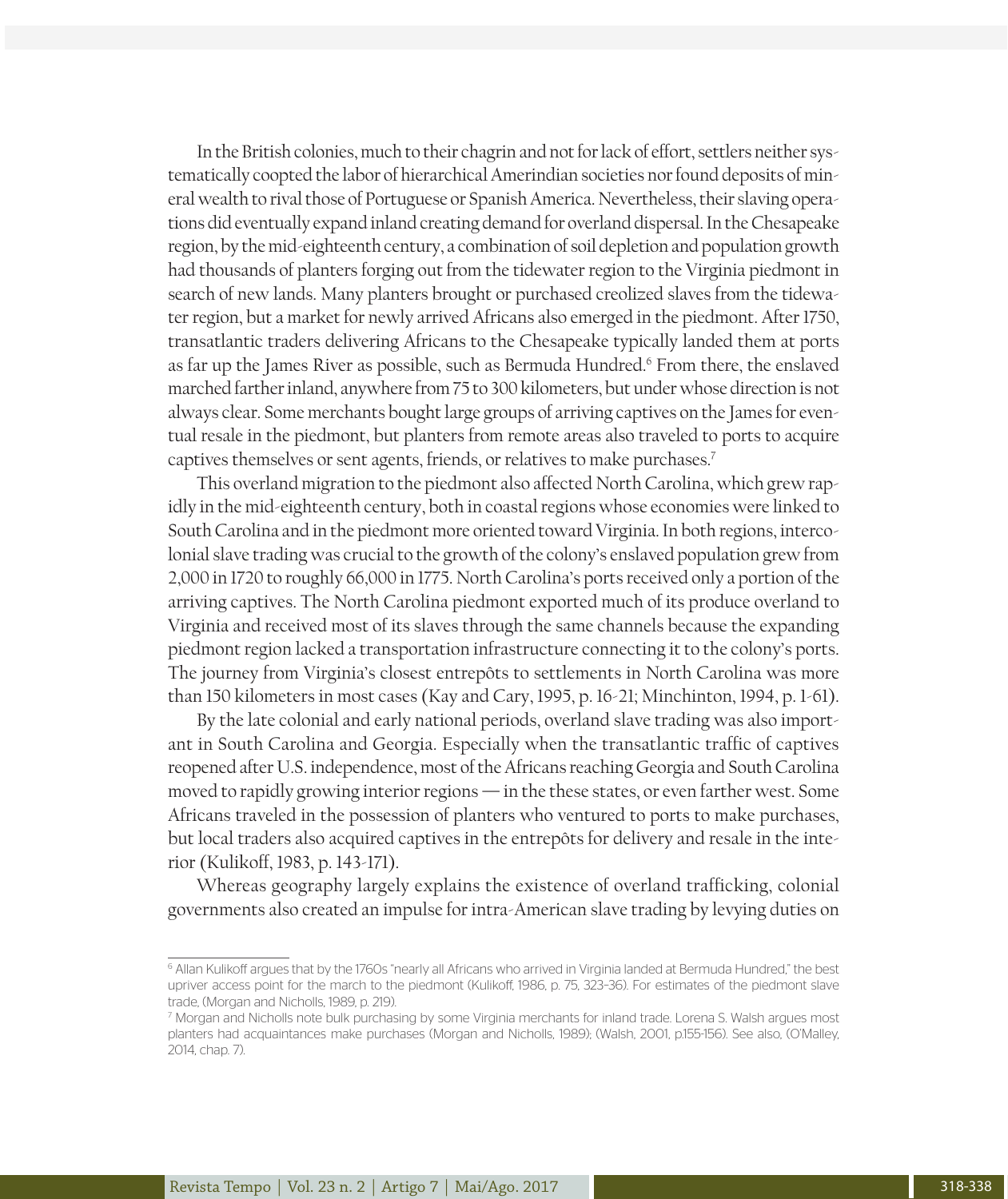arriving captives. In British North America, in particular, intercolonial trades developed near borders between colonies with discrepancies in taxation. In the late 1750s and 1760s, for example, Virginia imposed much higher duties on arriving Africans than Maryland did. As a result, Virginia planters often traveled to Maryland to purchase captives, taking advantage of a loophole that made it legal to transport Africans from Maryland to Virginia without paying the duty if the slaves were for one's personal use. Merchants also played a prominent, if illegal, role, smuggling additional captives between the colonies.<sup>8</sup> A similar tax-evasion trade emerged from New Jersey to neighboring colonies in the mid-eighteenth century. In 1762, New Jersey Governor Josiah Hardy complained of "the inconvenience the Province is exposed to in lying open to the free importation of Negros, when the Provinces on each side have laid duties on them; for which reason great Numbers of Negros are landed in this Province every Year in order to be run into New York and Pensylvania [sic]."9 Such tax-evasion trades were unlikely to emerge outside British America, perhaps because the jurisdictional districts of other empires had less authority to impose independent taxes than British colonies did.10 Even within the British Empire, tax-evasion trades accounted for fewer slave movements than either inland or market-scale dispersals.

The third type of intercolonial slave trading within an empire was market-scale dispersal. The key to understanding this branch of the traffic is recognizing a primary consideration of transatlantic slavers in selling their human cargoes — speed. Rapid sale was crucial to the profitability of slaving voyages because longer trips meant increased mortality among the captives and greater payments to ship crews (which were larger than for regular ships carrying goods due to the security concerns and logistical challenges of slaving). Hopping from port to port in search of the highest prices might lead to slightly higher net income for a voyage, but the extra revenue rarely compensated for the higher operating costs associated with additional time at sea. Most transatlantic traders — whose average voyage carried more than three hundred captives in the eighteenth century — sought to maximize the speed of sale by delivering to an American port where they expected enough demand to sell the entire shipment. Speedy sale required not only a region with strong demand for African laborers, but also an economy robust enough, and with adequate liquidity, to pay for them.<sup>11</sup> As a result, a relatively small number of major ports dominated slave disembarkation before the nineteenth century: Rio de Janeiro, Salvador, Cartagena, Willemstad (Curaçao), Kingston (Jamaica), and Charleston (US), among others.

<sup>&</sup>lt;sup>8</sup> One merchant engaged in the traffic reported in 1759 that over 2,000 slaves had reached Virginia by this route in the previous year alone, but port records for the Potomac have not survived, so estimating the volume of this trade is difficult. (Sweig, 1985, p. 507-524).

<sup>9</sup> Josiah Hardy to the Board of Trade, Jan. 20, 1762, (Donnan, 1930, p. III, 456).

<sup>&</sup>lt;sup>10</sup> On a comparison of legal practices in the jurisdictions of various empires, see (Pagden, 1995, p. 128-144).

<sup>11</sup> Numerous scholars of the transatlantic slave trade have noted the preference of merchants for speedy sales in single ports of high demand; see: (Bean, 1975, p. 63; Burnard and Morgan, 2001, p. 211; Morgan, 1998, p. 908-9; Littlefield, 1986, p. 93-105; Geggus, 2001, p.125-128; Postma, 1990: p. 169; Dunn, 1972, p. 235).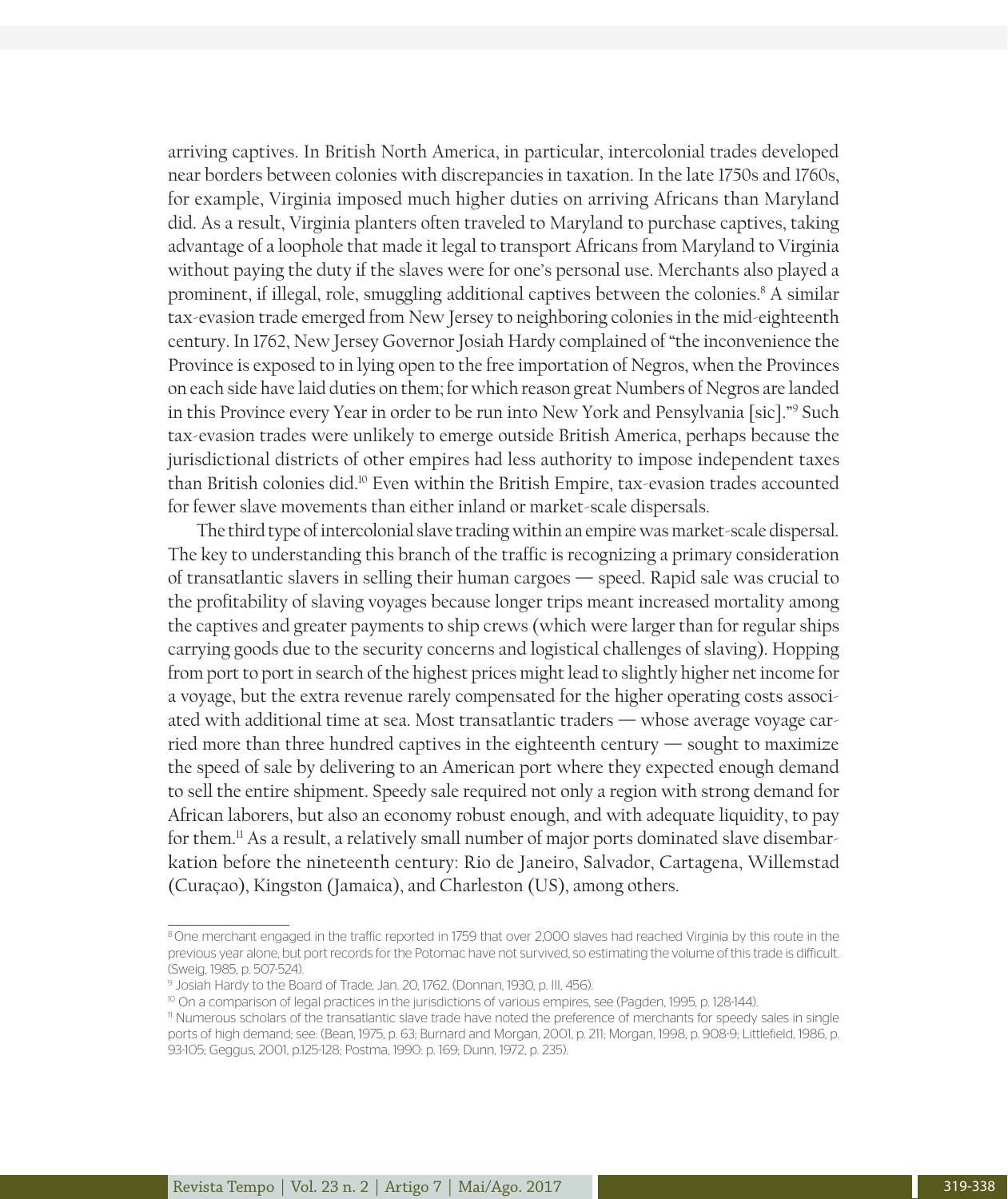It was possible for merchants to profit from slave trading to smaller ports, but such ventures required an appropriately small scale (Eltis, 2000, p. 128). If the demand for captives was too modest at a port in the Americas, transatlantic traders, who rarely carried fewer than 150 captives, avoided it. Instead, colonial merchants transshipped Africans from the major entrepôts to the outports within an empire, typically carrying smaller numbers of captives alongside cargoes of goods. Since merchants engaged in the intercolonial trafficking of goods already paid crews for these voyages, they did not face additional overhead costs by carrying a few captives as well. Such traders still viewed captive mortality as an economic risk, but intercolonial merchants — like all buyers from transatlantic traders had discretionary power to purchase only those Africans who seemed to have survived the Atlantic crossing in fairly good health. Transatlantic shippers, meanwhile, feared increasing mortality if they kept sick Africans on board while checking prices and arranging sales at multiple ports. Most important, coastal traders could purchase the number of slaves they believed suited the market at their destination, so the mortality risk was limited to that one additional voyage. By contrast, transatlantic traders — managing large human groups feared that selling in multiple small ports might mean numerous additional voyages spread over a period of months, as they sold only a fraction of the captives at each port of call.

If these concerns explain why transatlantic slavers did not deliver to every American port with demand for African labor, one might still question why slaveholders in more remote regions did not travel to the entrepôts to supply themselves at lower prices. At times indeed they did, but not often. The two main reasons were timing and economies of scale. Transatlantic traders typically sold their captives quickly upon reaching the Americas, leaving little time for word to spread to remote regions and for planters to travel to the sale. More important, a slave buyer's journey of several days to and from the entrepôt added considerably to his cost of acquiring a laborer or a small group of them. Merchants in the transshipment trade, by contrast, could spread the transportation costs over a whole cargo — either a large number of slaves or a mix of captives and goods. If it cost a planter £15 (not to mention eight days of lost work) to travel from Nevis to Barbados and back again with captives, it made little sense to do so to save £10 on a purchase of two slaves.12

Given these economic realities, coastal and inter-island slave trades emerged throughout the Americas. Such trafficking perhaps emerged first in the early slave trade within the Spanish Caribbean, as small numbers of captives were distributed between Spain's early outposts of Santo Domingo, Cuba, Cartagena de Indias, Riohacha, and other Caribbean ports, but this early trafficking was poorly documented and ultimately overshadowed by slave shipments from colonies outside the Spanish Empire. In Brazil, market-scale dispersals may

 $12$  David W. Galenson makes a strong argument for the impracticality of planters from remote islands traveling to entrepôts to make slave purchases. He is less convincing, however, in deducing from this that most purchasers of slaves in Barbados and Jamaica resided there. He fails to consider that economies of scale made travel costs less prohibitive for intercolonial merchants (Galenson, 1986, p. 119-120).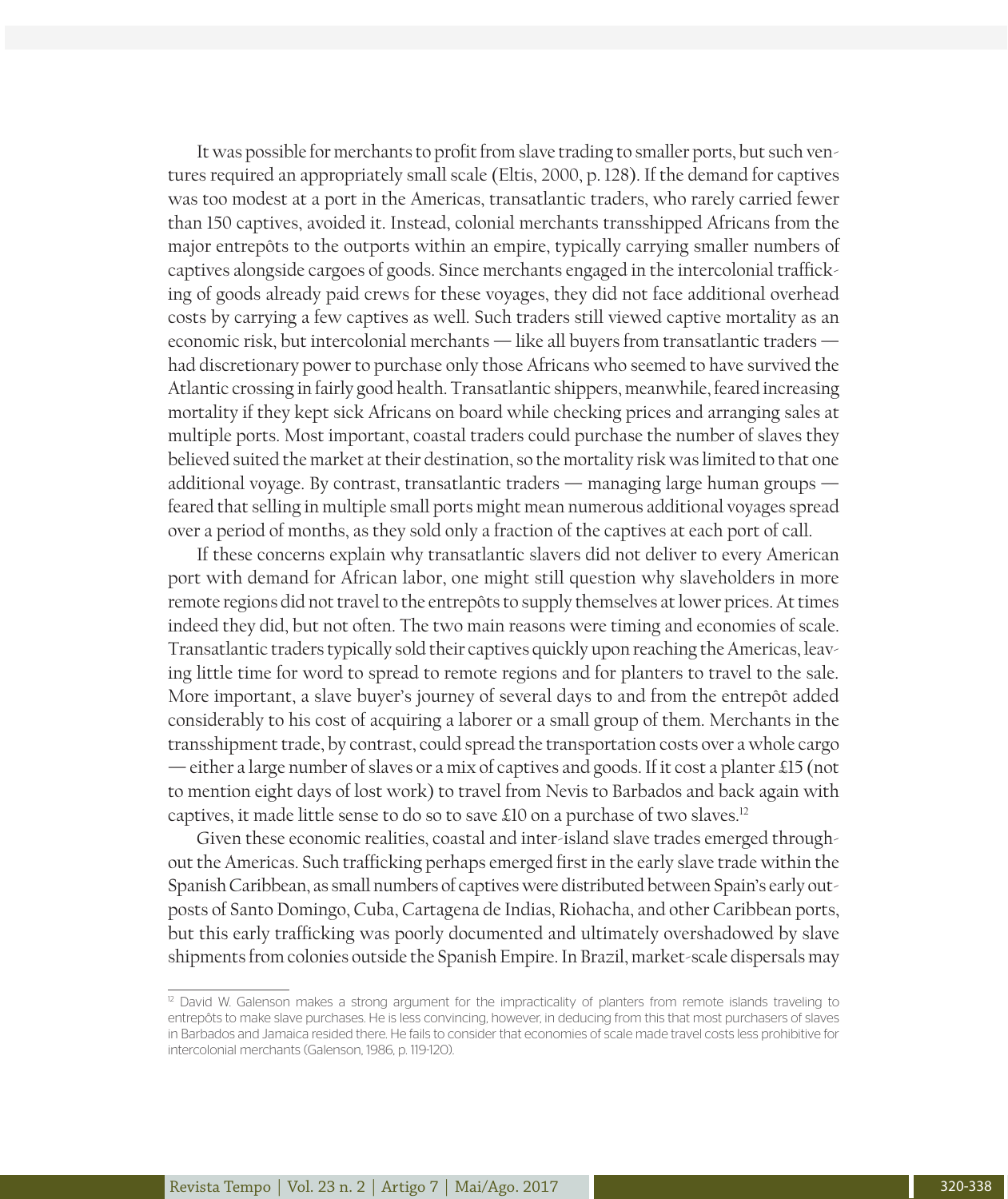have been most important. Brazil received more captives in the transatlantic trade than any other New World region — more than five million Africans by 1850. Once there, captives entered a "thriving coastal trade" in a variety of goods. This coastwise traffic thrived partly because Portuguese law confined transatlantic importation to three ports — Salvador, Recife, and Rio de Janeiro — until 1680.<sup>13</sup> In that year, the Portuguese crown added Maranhão to encourage colonization in the region immediately south of the mouth of the Amazon River (Domingues, 2008, p. 477-501). In these entrepôts, major importers dominated commerce, and they purchased African captives as well as goods for distribution in coastal shipping and inland traffic. Since taxes and fees were minor, transatlantic traders had little incentive to risk smuggling Africans into other ports, which instead depended almost entirely on the transshipment trade.

The situation differed little during the brief period of Dutch control in northern Brazil in the first half of the seventeenth century. Recife remained the region's entrepôt, and arriving Africans entered a coastwise trade from there. To facilitate the traffic, the Dutch built a barracoon in Recife in 1643 to house captives during a mandated two-week quarantine. Afterward, traders sold captives at auction, typically in lots of five to ten. Resale was common not only within Dutch Brazil, but merchants also occasionally sent slaves from Recife to the Dutch Caribbean and even to New Amsterdam, todays' New York City (Boogaart and Emmer, 1979, p. 353-375).

In the late seventeenth and early eighteenth centuries, Dutch transshipment remained common, but Recife — which the Portuguese reclaimed in 1654 — was no longer the hub. Instead, Curaçao served as the major Dutch entrepôt, joined briefly by St. Eustatius in the 1720s. The majority of this traffic was transimperial and will be considered later, but a minor slave transshipment trade linked Curaçao to the Dutch colonies of Surinam, Essequibo, and Demerara in the second half of the seventeenth century. Curaçao was a major Atlantic hub at the time and engaged in other types of trading with the less developed colonies of the Dutch mainland (Postma, 2003, p. 299-300, 308; Jordaan, 2003, p. 219-257). By the early eighteenth century, Surinam grew significant enough to attract transatlantic slavers, and settlers from Essequibo and Demerara began to acquire their slaves in Surinam's main port, Paramaribo (Posma, 2003, p. 187-200, 217-221). Curaçao also transshipped small numbers of Africans to New Amsterdam.14

The French also transshipped slaves between their colonies in market-scaled dispersals. In the early years of settlement, transatlantic vessels often landed at Martinique and then transshipped some of their captives to Guadeloupe on smaller ships. In the eighteenth century the markets of both islands grew large enough to buy entire transatlantic cargoes

<sup>&</sup>lt;sup>13</sup> For "thriving coastal trade" and the dominance of large importers, see (Miller, 1988, p. 450-455). For redistribution from three legal ports, see (Miller, 1992, p. 77-115).

<sup>14</sup> Vice-Director Beck to the Director and Council of New Netherland, July 21, 1664, (Donnan, 1930, III,p. 430-431).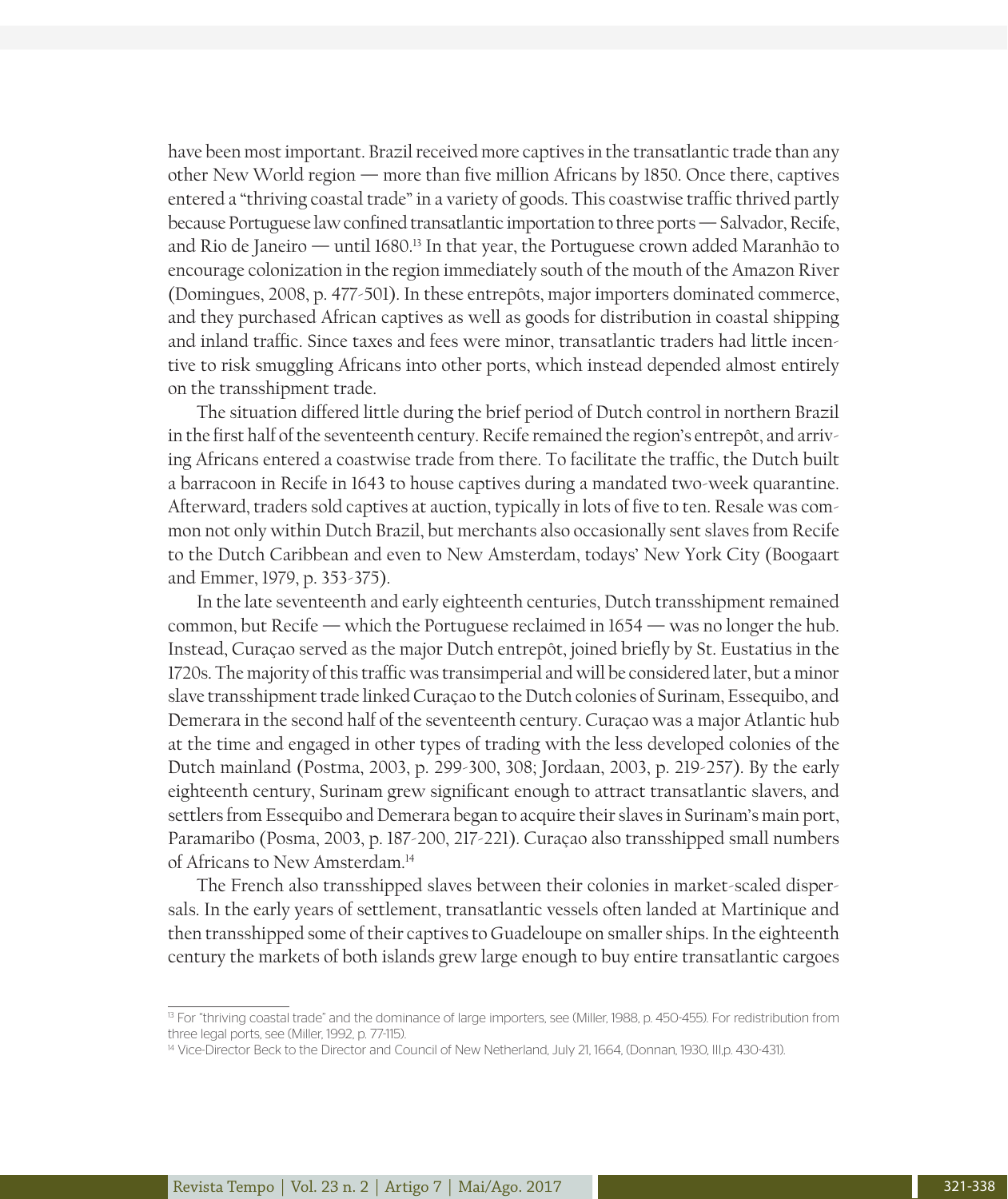of captives, but transshipment from Martinique to Guadeloupe continued at times because French imperial policy placed Guadeloupe in a subordinate trade status to Martinique. Slave transshipment from Martinique also became important for populating Grenada (which did not become a British colony until 1762). The island was home to 12,000 enslaved people by the middle of the eighteenth century, but few had arrived directly from Africa. Transshipment from nearby Guadeloupe and Martinique supplied many captives, and others were forced in from foreign colonies. Cayenne also relied partly on transshipment from the French entrepôts of Martinique and Saint-Domingue because transatlantic traders neglected the colony, which "lacked cash, attractive commodities, and solvent clients." Pent-up demand, on the other hand, drove prices there higher than in the entrepôts, making profitable transshipment on a small scale a distinct possibility.<sup>15</sup>

In most of these cases, across all of the major empires in the Americas, it was not only arriving Africans that smaller ports received indirectly. They relied on the entrepôts in their regions to transship European goods and other imports as well. The major ports provided less developed colonies and outlying areas with their connections to the broader Atlantic World for goods, and often information and governance. Intercolonial slave trading was incorporated into these exchange networks.

#### **Transimperial Slave Trading within the Americas**

If the motives for market-scale transshipments within an empire were mostly economic, the motives for transshipment across imperial boundaries were much more complex. To be sure, merchants in the colonies remained interested in profiting from the purchase and resale of captives, regardless of whether the transactions crossed imperial borders, but commerce and forced migration between empires introduced numerous complicating factors and motivations. At times, empires barred their subjects from trade with foreigners, but differential access to supplies of captives gave rise to price discrepancies across borders, giving great incentive to smugglers. At times individual American ports opened to freer trans-imperial trade, making them emporiums for commerce with surrounding colonies, including the exchange of human captives. Often the intercolonial slave trade operated between those extremes of the spectrum between contraband and free trade. An empire on one end of the exchange might prohibit transimperial slave trading, while the empire on the other side of the exchange encouraged smugglers in hopes of obtaining scarce resources or aspiring to use the slave trade to open other profitable branches of trade. Likewise, empires that generally prohibited

<sup>&</sup>lt;sup>15</sup> For transshipment to Grenada, (Curtin, 1969, p. 70-75). Geggus notes the subsidiary status of Guadeloupe and Cayenne's high prices, but lack of transatlantic deliveries (Geggus, 2001, quotation p.126).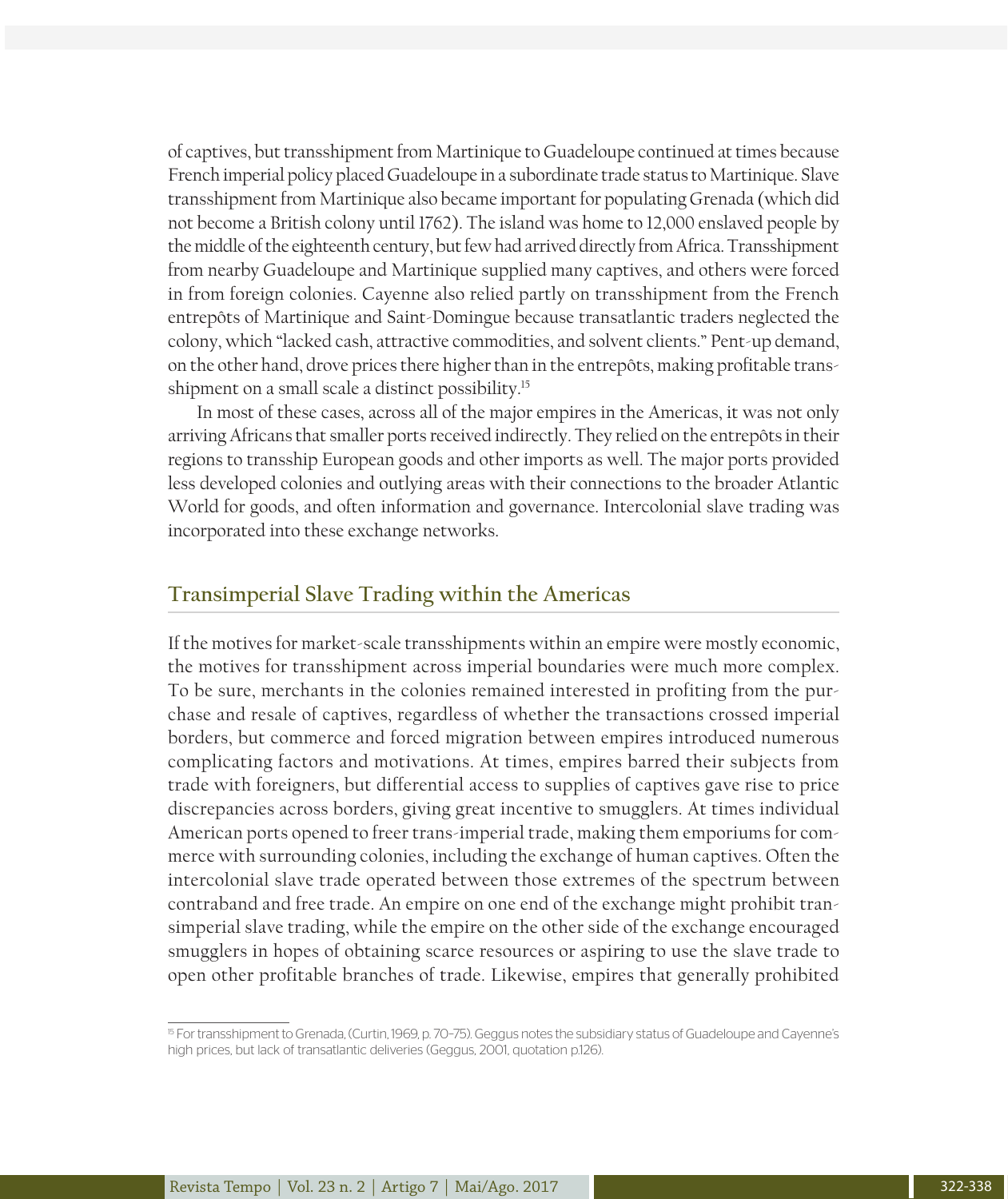trans-imperial commerce sometimes made exceptions to trade barriers for slaves, to address shortages of labor in their territories. As metropolitan and colonial authorities took a variety of stands on exchanges across imperial borders, the intercolonial slave trade took a variety of forms to accommodate the conditions.

A key question about transimperial trafficking is why an empire would not supply its own slaves from Sub-Saharan Africa rather than buy captives from a rival. Part of the answer is that trade in Africa was no simple thing for Europeans in the early modern period. It was risky; it required tremendous outlays of capital (though promising corresponding rewards); and it was facilitated by outposts on the African coast. Maintaining trade factories in West Africa required money, military strength, and long-standing trustful relationships with local African traders and sovereigns (from local chiefs to heads of larger political units). Thus, not all European empires traded with Sub-Saharan Africa equally — and some did not trade there at all, such as the Spanish. This disparity created demand for commerce between empires.

Patterns in transimperial slave trading in the Americas differed markedly from the patterns of intra-imperial trafficking because the colonies on the receiving end of such shipments sometimes had enormous demand for enslaved labor and robust capacities for payment. In other words, these were not market-scale distributions. In transshipments within an empire, traders typically sent small numbers of captives in mixed cargoes from major ports of the slave trade to regions where slave labor was less in demand or the economy was underdeveloped. Vessels crossing imperial boundaries, by contrast, often carried nothing but captives, and sold them in prosperous ports with high demand; these receiving ports just lacked direct shipments of captives from Africa. A colonial trader with connections to allow him safe access to a foreign port might purchase two hundred slaves in Jamaica for delivery to Cuba, or one hundred in Curaçao for delivery to Cartagena. While this generalization about the number of slaves carried tends to distinguish the trade between empires from the trade within empires, all slave trading across imperial boundaries did not look exactly the same. From its range, three main patterns emerge.

The first main type of transimperial trade, and surely the largest, was the traffic to Spanish America, whose unique patterns led to a higher proportion of Africans arriving via transimperial trade than was the case for any other empire. Out of two million enslaved Africans delivered to Spanish America, nearly 600,000 were shipped from other colonies, such as Brazil, Curaçao, and Jamaica, rather than direct from Africa (Borucki, Eltis and Wheat, 2015, p. 433-61). The relationship of Spain to the slave trade was distinct because, unlike her rivals, Spain lacked access to commerce in Sub-Saharan Africa up to the early nineteenth century. This dated back to the fifteenth-century Iberian rivalry between Portugal and the newly unified Castile and Aragon under the Spanish monarchy. The Treaty of Alcaçovas (1479) limited Spanish expansion into West Africa while confirming Spanish rule over the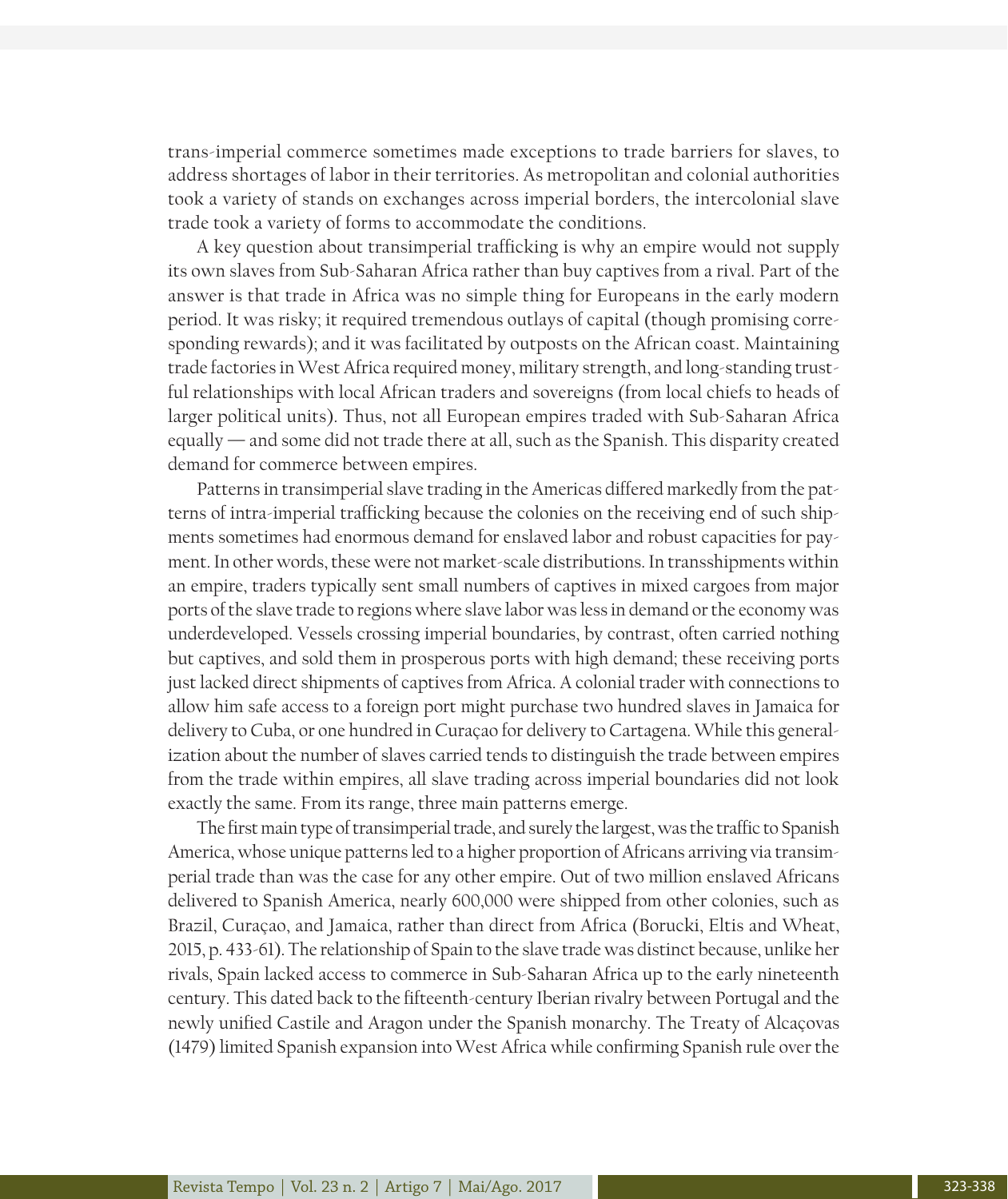Canary Islands. Likewise, in the Treaty of Tordesillas (1494), Spain and Portugal divided sovereignty over the non-European world and left Africa outside of Spanish influence. Spain stuck largely to these treaties and lacked direct access to African trade for most of the colonial period. Castilians engaged in some slave trading from the mid to late fifteenth century, but the Portuguese took over as the main suppliers to Spanish colonies up to 1640.

From its beginning in the sixteenth century, the commerce delivering enslaved Africans to the Spanish Caribbean and mainland colonies involved Spanish officials and merchants, Portuguese traders and mariners, and Italian (principally Genoese) investment and outfitting. This early traffic also included African and Luso-African middlemen who supplied captives to the Cape Verde, Canary, and São Tomé islands, the first African hubs of the transatlantic slave trade. During the union of the Spanish and Portuguese Crowns (1580-1640), Portuguese slave trading contributed to the repopulation of the Spanish Caribbean and the coastal mainland stretching from Veracruz to Venezuela and down to Peru, making enslaved and free Africans serve as "surrogate colonists" for the Spanish Empire in these regions (Wheat, 2016). As depopulation of indigenous peoples persisted during the first two centuries of Spanish colonialism, the labor shortage in Spanish colonies gave rise to significant demand for enslaved Africans. Meanwhile, the abundance of silver in these territories attracted foreign traders.

In general, Spanish bureaucrats considered foreign trade with their colonies a breach of economic policy, but their labor needs encouraged exceptions. To keep control over this trade and to limit contraband, the Spanish Crown negotiated a series of contracts with a range of merchants and empires for the right (known as the *asiento*) to deliver African captives to Spanish colonies (Eltis, 2001, p. 17-46, 36, 45; Palmer, 1976, p. 1-35). The asiento was distinct from other transimperial trades because it involved large contracts between the Spanish Crown and mostly foreign governments or merchant houses like the Genoese Grillo and Lomellino, who lived in Madrid and held the first monopolistic *asiento*. Before 1662, there was a mix, sometimes overlapping, of licenses and asientos that lacked the systematic, monopolistic goals of the Grillo and Lomellino *asiento* (1663- 1672). The Spanish also negotiated *asientos* directly with foreign governments, such as the French and British Crowns, in the first half of the eighteenth century (García Montón, 2014; Mendes, 2008, p.: 63-92). Because of the long-term nature of the arrangements, companies fulfilling the *asiento* often set up bases in Spanish American ports, and foreign governments inevitably became embroiled in conflicts over the terms of the agreement during the eighteenth century (Palmer, 1976, p. 12).

After 1640, Portuguese independence led the Spanish to look elsewhere for captives, ushering in an era when intercolonial transshipment dominated the trade to Spanish territories. Over the next hundred years, the Dutch, French, and British all controlled *asiento* deliveries at various times, and all relied on transshipment, with the exception of deliveries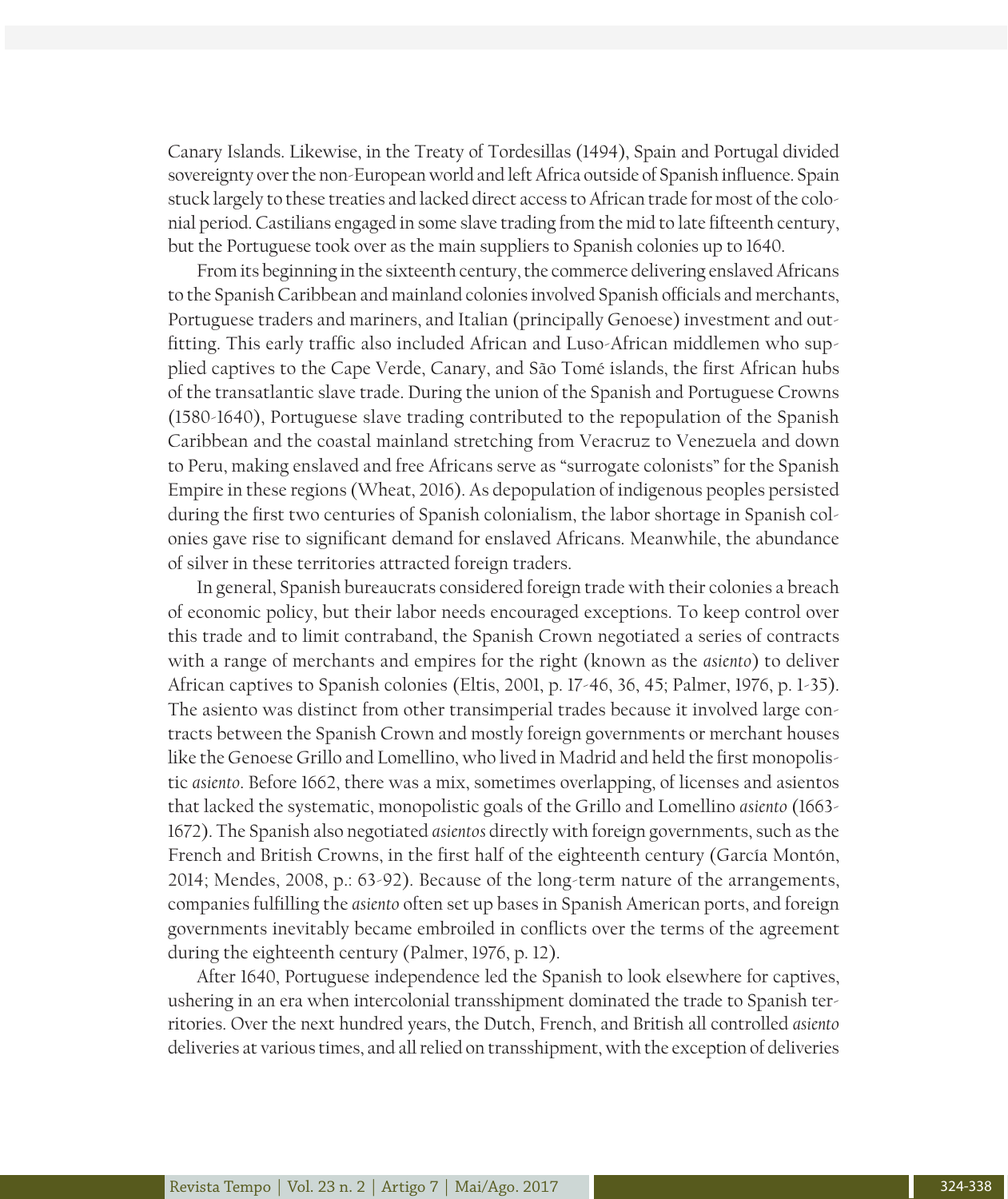to Buenos Aires, which almost always came directly from Africa since these European powers lacked bases for transshipment in the South Atlantic.16 There were several reasons for the pattern of transshipment in and around the Caribbean. The first was logistical. The journey from Africa to the Spanish entrepôts of Veracruz and Cartagena was longer than most transatlantic slaving voyages, and the Dutch, French, and British all held islands en route. Stopping broke up the long journey, giving captives a chance to recover (although Caribbean barracoons were little more healthy than slave ships) and allowing ships to embark on the next phase of the journey well provisioned.

Perhaps more important, transshipment allowed holders of the *asiento* to assemble cargoes tailored to Spanish American markets. Operating from a Caribbean hub allowed traders to sell unhealthy captives before proceeding to Spanish America or to purchase only those captives who had survived the Atlantic crossing in a healthy state. Both British and Dutch traders considered this appearance of health especially important for transshipment to Spanish colonies because they perceived the Spanish as selective buyers.<sup>17</sup> Outfitting a cargo for Spanish America often also involved stowing manufactured goods from Europe or provisions from North America alongside the captives from Africa. Caribbean ports offered convenient sites for the convergence of these branches of commerce and forced migration. The Spanish Crown grudgingly offered the *asiento* as a means to acquire labor, but foreign merchants and empires hoped the agreement would open Spanish markets to foreign goods as well. Spanish law nearly always prohibited such exchange, preferring to keep the trade in goods exclusive to the *consulados —* the merchant corporations in Seville, Cadiz, Mexico City, and Lima. Nonetheless, foreign traders knew that once they entered a Spanish American port to sell captives, Spanish authorities would struggle to prevent them engaging in other trade. In fact, foreign traders often colluded with colonial authorities in such contraband. While the Spanish Crown opposed foreign imports, Spanish colonists and colonial officials often welcomed the trade because it lowered prices and ameliorated local shortages.18

In the mid-seventeenth century the Dutch introduced enslaved Africans to Spanish colonies through several variations of contraband, and from 1663 through the remainder of the seventeenth century, the Dutch dominated the *asiento* trade using Curaçao as their hub. Although the contract was actually held by an array of Genoese, Dutch, and later Spanish and Portuguese merchants, all of these dealers sub-contracted the Dutch West India Company to provide most of the captives. As early as 1641 the company had made Curaçao the drop off

<sup>16</sup> The Portuguese transshipped slaves to both Buenos Aires and Montevideo from their enclave in Colonia (today's Uruguay) from 1680 to 1777 and also from Brazilian ports.

<sup>17</sup> On the high standards of Spanish slave buyers, see (Palmer, 1981, p. 63-64; Jordaan, 2003, p. 250).

<sup>&</sup>lt;sup>18</sup> The British negotiated the right to send one ship per year to Spanish America with goods rather than slaves, and often smuggled additional goods aboard slave ships. The contraband heightened tensions between the empires, helping cause the War of Jenkins' Ear (La Guerra del Asiento in Spanish). See (Palmer, 1981, 9-11). On the failure of Spanish merchants to meet demand for European goods in Spanish America, causing demand for contraband, see (Walker, 1979, p.: 5, 11-14; Elliott, 2006, p. 109-114, 224-226). On Spanish trade, see (Baskes,201, Bottom of Form3; Lamikiz, 2010).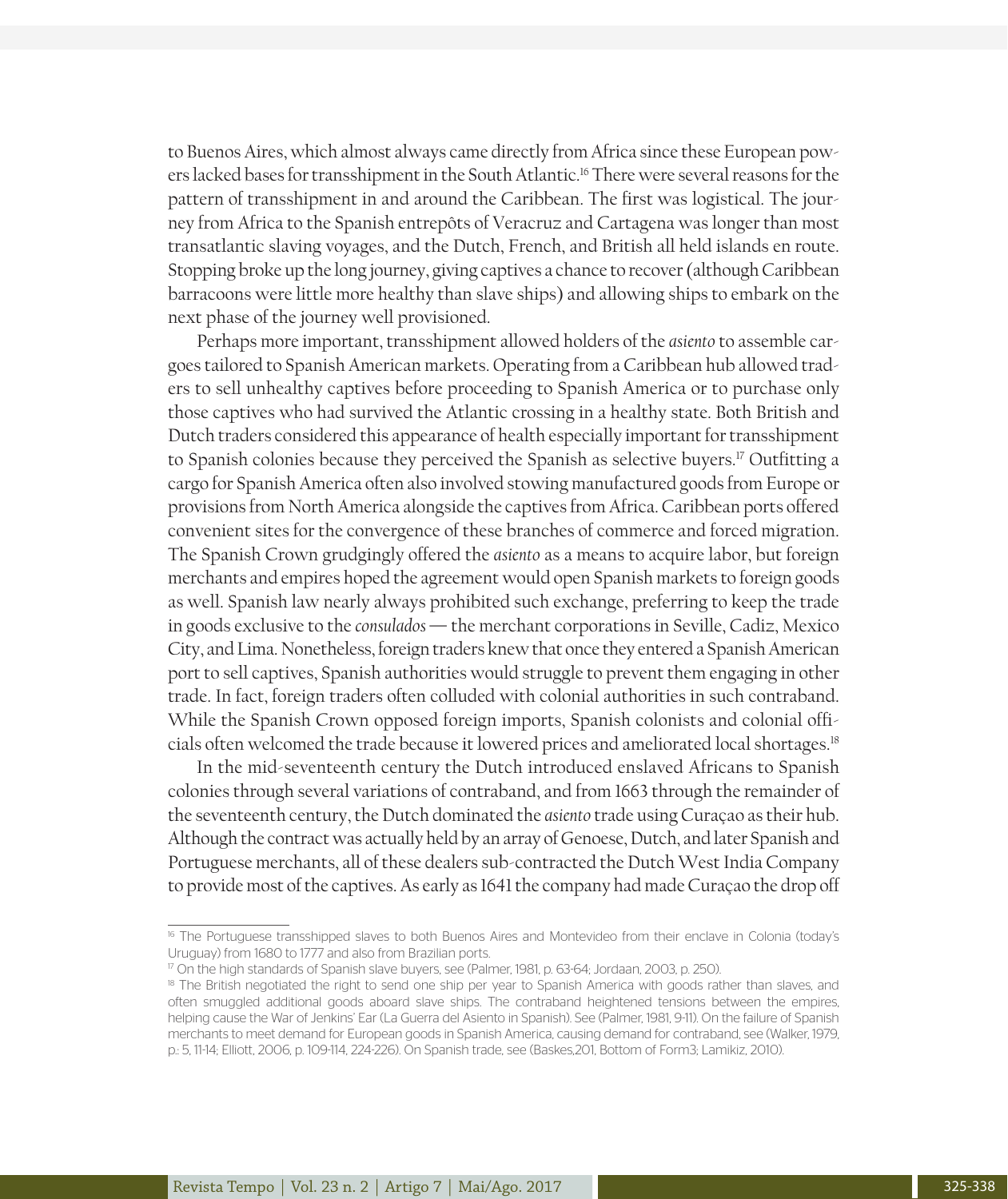point for all slaves acquired by their privateers, and traders from Africa carried thousands more to the island. Few captives stayed there, as Curaçao was too arid to support plantations. Traders simply branded the slaves and housed them in barracks until transshipment. Curaçao engaged in illicit trade to Spanish America in the 1640s and 1650s, but in 1662, the Dutch West India Company subcontracted with Grillo and Lomellino to fulfill their *asiento*. This arrangement involved the Dutch delivering African people to Curaçao for transshipment by Grillo and Lomellino's representatives to Spanish America. Between 1685 and 1689 the Dutch merchant, Baltazar Coymans, held the *asiento*, but at other times through the end of the seventeenth century the Dutch sub-contracted for a share of the legal trade and continued illicit commerce outside the *asiento* (Klooster, 2003, p. 203-18; Jordaan, 2003). Neither the Grillo and Lomellino contract nor the subsequent seventeenth-century *asientos* included Buenos Aires, which was supplied by contraband Dutch and Portuguese slave arrivals. The Dutch sent transatlantic slave voyages to Buenos Aires, whereas the Portuguese sent both transatlantic shipments from West-Central Africa and intercolonial voyages from Brazil.

While foreign merchants were avid to transship slaves to the Spanish Americas, the *asiento* was never a happy marriage, and those tensions offered another reason for foreign traders to operate from nearby Caribbean territories. The Dutch were always on the verge of being thrown out and having their vessels confiscated due to the persistent religious and political tension with the Spanish. For instance, in 1685 the Inquisition reported its fear to the Spanish Crown that if Dutch traders continued to deliver Africans to Spanish America, they "will try to penetrate inland — from which will arise against our religion those troubles that can be imagined… [and] if the negroes come by way of the Dutch, they may be greatly imbued with doctrines and errors [which could] pervert many of these natives." Under such tense conditions, the latest news was required before making a journey to Spanish America.19

The French took over the *asiento* in 1703 and held it until 1712 using the *Compagnie de Guinée* to operate it. Like the Dutch they relied on transshipment, but unlike their predecessor they had no single hub for the trade. Instead the French purchased captives from the Dutch in Curaçao and occasionally Bonaire, from the Danish at St. Thomas, from British traders on Barbados and Jamaica (despite the British Empire's attempts to disrupt the French *asiento*), and from other French traders in Martinique. The *Compagnie de Guinée* rarely sent shipments directly to Spanish America from Africa except in the case of Buenos Aires, which was included in this *asiento*. Where the company relied on transshipment, many of their ships carried more contraband goods than captives, leading to persistent conflict with Spanish officials who often confiscated French ships and protested their smuggling (Palmer, 1981, p. 8-9; Palmer, 1986, p. 32-33).20

<sup>19 &</sup>quot;Report of the Council of the Inquisition to the King" (1685) in (Donnan, 1930, p. I, 339). See also, (Postma, 1990, p. 34-37).

<sup>20</sup> On French purchases from Curaçao, see (Jordaan, 2003, p. 224-225).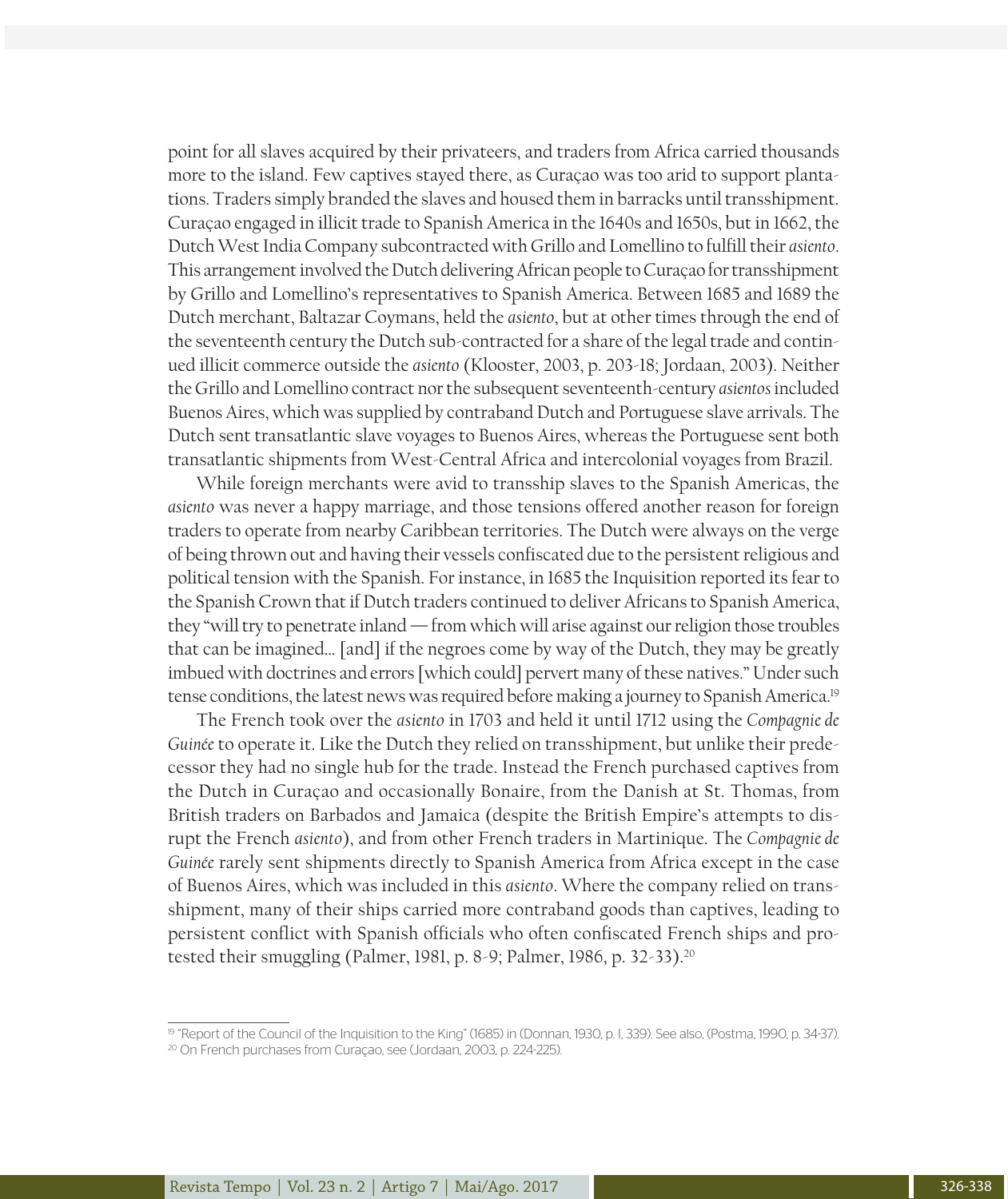The French tenure as *asientistas* did not last long because of events in Europe. The War of the Spanish Succession (1701-1714) was fought simultaneously to the French asiento, and the peace of Utrecht (1713) gave the *asiento* to Britain, as part of agreements regarding the balance of power in Europe. The South Sea Company operated the British *asiento* (1713-1739), and like its predecessors, the company emphasized transshipment (except when supplying Buenos Aires). In its first decade, the South Sea Company often ventured directly from Africa to Spanish colonies with slaves, supplementing those deliveries with transshipments from Barbados and Jamaica. By the 1720s and 1730s, however, the company relied increasingly on transshipment, from Jamaica in particular. The South Sea Company also emulated its predecessors in exploiting the *asiento* to smuggle trade goods alongside the legal traffic in human captives. Tensions over that smuggling contributed directly to collapse of the British *asiento* and the outbreak of war between Britain and Spain in 1739 (Palmer, 1981; O'Malley, 2006: chap. 6; Nelson, 1945, p. 55-67). That rupture marked the end of the *asiento* system, as it had been known. Thereafter, the Spanish experimented with more localized arrangements to supply specific colonies (Torrez Ramirez, 1973). After the mid-eighteenth century, the Spanish increasingly acquired slaves outside monopoly arrangements until the liberalization of the slave trade to certain ports of the Spanish Caribbean in 1789, which was extended to the rest of the empire in 1791.

Apart from the *asiento*, trade between empires in the Americas rarely enjoyed sanction from both governments, so many slave shipments across imperial boundaries ran counter to the law — at least its official letter, as handed down by metropolitan authorities. Crowns restricted trade based on adherence to mercantilism, a philosophy that influenced much imperial decision-making in the seventeenth and eighteenth centuries. Adherents to mercantilism viewed the world's wealth as finite. As such, they viewed foreign trade as a paradox — only exchange with a foreign nation (or conquest) could bring in wealth, but only such exchange (or conquest) could give wealth away. Colonies could increase an empire's share of the world's wealth by bringing more territory and resources into the empire's sphere, but only if the colonists' produce was exported to (and their consumption supplied by) the mother country. To maintain oversight, mercantilist policy makers tended to oppose foreign trade in their far-flung colonies (McCusker, 1996, p. 337-362).21

European colonists rarely shared the mercantilist goals of the metropolis. Barriers to foreign trade frustrated many American settlers, who lacked reliable access to commodities they desired (including labor) and who preferred selling their produce to the highest bidder, regardless of nationality. To acquire both goods and slaves, colonists consistently disregarded imperial mercantilist aims and encouraged illegal foreign trade. In many cases, the line between legality and illegality blurred as colonial authorities looked the other way — sometimes bribed — when foreign ships came trading because they saw a need

<sup>21</sup> For more on British mercantilist preferences for Spanish trade, see (McCusker, 2005, p. 701).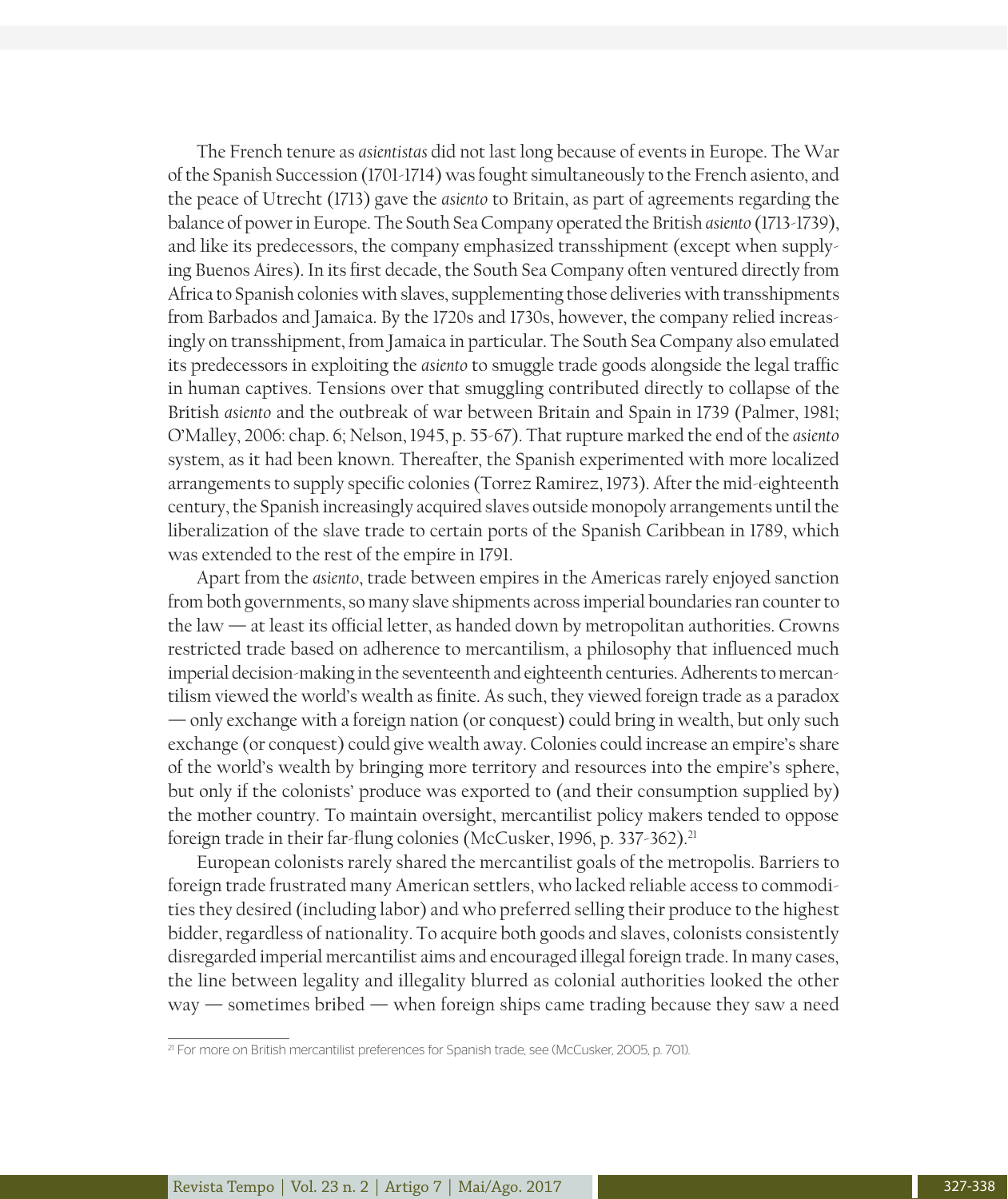for certain goods among settlers or had a stake in the trade themselves. In other cases, as in seventeenth-century Buenos Aires, local authorities effectively legalized contraband by routinely collecting moderate fines from contraband traders rather than confiscating vessels or cargoes. The fines provided revenue for the colonial state, and traders treated the charges more like import taxes — part of the cost of doing business rather than a deterrent (Moutokias, 1988). So while trade between the subjects of different empires was usually illegal, merchants — especially those carrying slaves — could often gain access to foreign ports. The plural legality and overlapping jurisdictions governing trade created room for merchants to maneuver.<sup>22</sup>

Such trans-imperial trading was dominated by intercolonial shipments, as the fragile legality of the trade made captains of transatlantic vessels reluctant to sail their valuable slave cargoes directly from Africa to foreign ports without assessing the current political climate.<sup>23</sup> For speed and security, they often headed to major ports flying their own flag, allowing local merchants to distribute their captives to foreign colonies, or at least to get the latest news before venturing to a foreign port themselves. With timely information and connections to assess the risks, it could be highly profitable to transship African captives to foreign colonies, but caution was required.

In the seventeenth and early eighteenth centuries, the Dutch clandestinely transshipped human captives to the English and French islands, but probably not in large numbers. Some scholars have argued for a pivotal role of the Dutch slave trade in supplying the English and French Caribbean during the foundational years of those islands' sugar cultivation in the mid-seventeenth century, but recent research suggests this Dutch role has been exaggerated, especially with regards to supplying the main English markets. English traders delivered more Africans to their own colonies than previously thought, and Dutch deliveries to foreign colonies mainly targeted more lucrative Spanish American markets (Vos, Eltis and Richardson, 2008, p. 228-248; Eltis, 1996). Whereas the data on English transatlantic trade indicates that the Dutch played only a minor role in slave deliveries to England's major slaveholding colonies in these years, there is some evidence to suggest that less populous English territories obtained captives from the Dutch via transshipment. In the late seventeenth and early eighteenth centuries, English traders and colonial officials noted that planters and merchants from the English Leeward Islands traveled to Dutch territories to

<sup>&</sup>lt;sup>22</sup> On international trading interests contesting policies from imperial metropoles (McCusker, 2005, p. 698).

<sup>&</sup>lt;sup>23</sup> Because enslaved people sold for high prices relative to the space they were afforded aboard ships, a shipload of captives was typically worth two or three times a cargo of colonial produce, making slaving vessels attractive targets for colonial officials who saw opportunities for confiscation. On relative value of slave cargoes, see (McMillin, 2004, 73).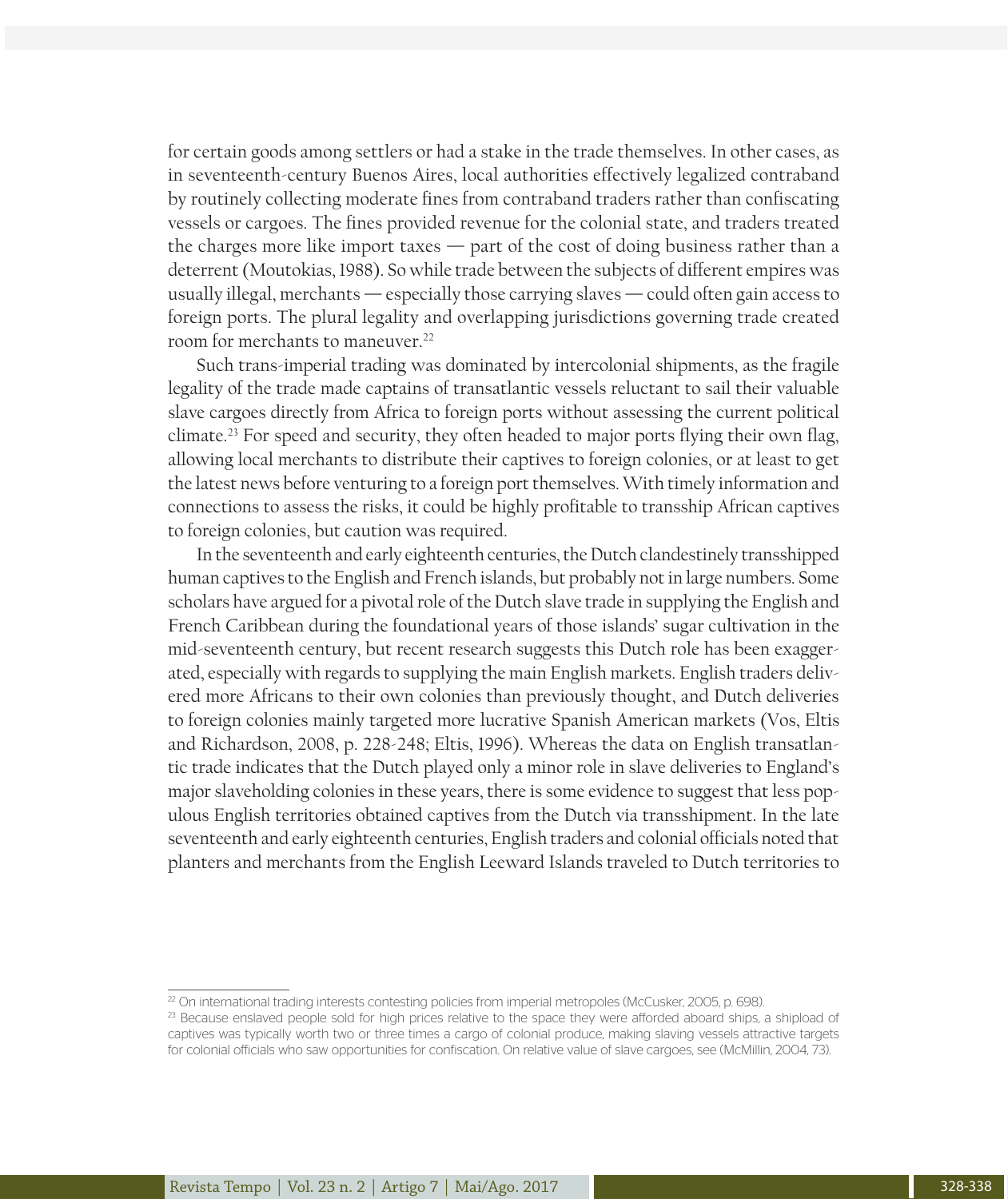acquire captives and smuggle them back. Overall, English shipments from Africa supplied most of the English Caribbean's early slaves, but Dutch transshipment also contributed.<sup>24</sup>

For the early French Caribbean, Dutch slave trading was more important because French traders did not meet the colonies' labor needs in the late seventeenth and early eighteenth centuries. The French obtained some Africans by capturing foreign vessels and raiding foreign — especially English — colonies, but transshipments from St. Eustatius also delivered thousands of captives (Pritchard, Eltis, and Richardson, 2008, p. 205- 227). By the early eighteenth century, the Dutch transatlantic slave trade declined relative to other branches of the traffic, and their African deliveries increasingly supplied their own South American colonies. The Dutch Caribbean also transshipped captives to Venezuela later in eighteenth century (Postma, 1990, p. 289, 300-301).25

With the Dutch traffic in decline in the eighteenth century, British colonies emerged as major suppliers of African captives to the French Caribbean — especially Martinique and Guadeloupe, which received less attention from French traders than Saint-Domingue. Through most of the century, France prohibited such commerce with foreign traders, but struggled to stop it. French buyers rendezvoused with British slave dealers at neutral islands to make transactions away from the prying eyes of officials. Smugglers sneaked captives into unmonitored bays for sales outside the primary ports of Martinique and Guadeloupe, where imperial officials were stationed. And some French colonial officials took bribes to ignore contraband slave trading or participated in the profitable smuggling themselves. Correspondence between French metropolitan and colonial authorities is replete with orders to crack down on smuggling, accusations of toleration for — or complicity in — contraband trade, protestations of innocence, and complaints that blocking the illicit trade was impossible (Banks, 2005, p. 229-251; O'Malley, 2006, p. 152-160, 251-254).

Although colonial officials often ignored laws restricting slave trading with foreigners, there were certainly times and places in which efforts to enforce prohibitions altered the patterns of commerce. These restrictions often occurred, not where governments were particularly concerned about slave trading, but where companies claimed monopoly privileges and thus had a financial stake in seeing laws enforced. A zealous official could also surprise traders by adhering to the letter of the law where others had been more flexible. For instance, in 1660, despite frequent Dutch trade to Spanish territories, the governor of Havana confiscated the *Hoop*, which belonged to Dutch merchants, for trading without a royal license, much to the surprise of the traders.26 This potential for sporadic zealous

<sup>&</sup>lt;sup>24</sup> See Richard Harris to the Secretary of the Board of Trade, Sept. 21, 1719, and William Hart to the Board of Trade, Feb. 15, 1727, in (Donnan, 1930, p. II, 241-2, 336-7). Vos, Eltis, and Richardson (2008) argue that the British out-competed the Dutch on the African coast by the late seventeenth century due to faster acquisition of slaves: "Dutch in the Atlantic World." On the prior understanding that the Dutch dominated early slave deliveries to the English and French Caribbean, see (Galenson, 1986, p. 13; Dunn, 1972, p. 59-67).

<sup>&</sup>lt;sup>25</sup> On the declining Dutch role, see (Vos, Eltis, and Richardson, 2008: Figure 1). On Venezuela, (Borucki, 2012, p. 29-54).

<sup>&</sup>lt;sup>26</sup> Vice-Director Beck to the Directors of the [Dutch] West India Company, Feb. 4, 1660, (Donnan, 1930, p. I, 150-53).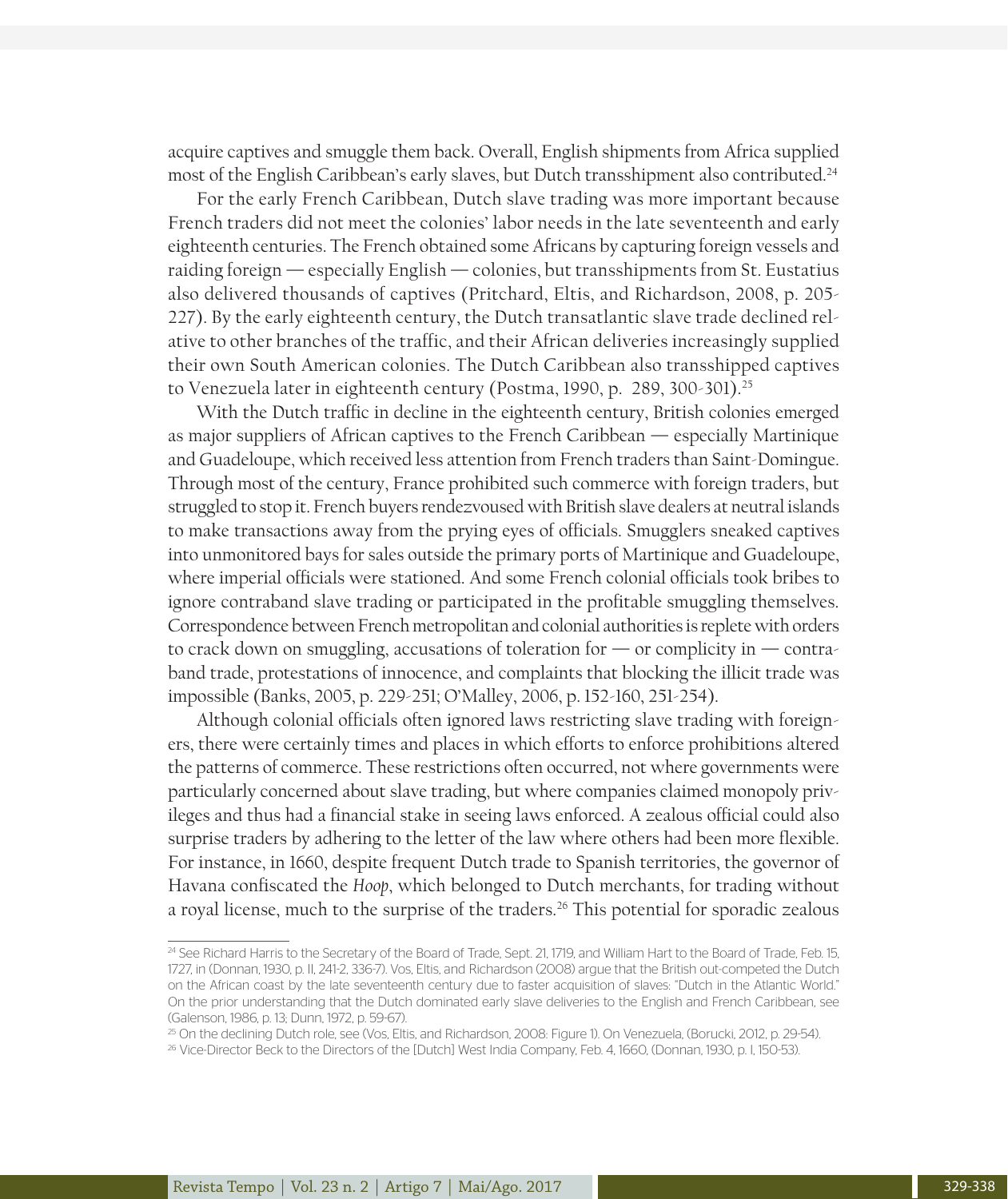enforcement helped ensure that trans-imperial slave trading was commonly conducted between colonies, rather than directly from Africa.

In the second half of the eighteenth century, a third major type of trans-imperial slave trading emerged — commerce through designated free ports. By the 1760s, the profits long made from transimperial trading (in both goods and enslaved people) convinced growing numbers of metropolitan policymakers of flaws in mercantilist thinking. Embracing the view that stimulating transimperial trade could benefit the metropolitan economy, some empires relaxed trade restrictions. In this context, many European authorities encouraged slave trading from Africa to their own colonies and then declared these entrepôts open to foreign buyers who could transship captives home again, legally or not according to their own empire's laws.

The experience of the Danish Caribbean was somewhat distinct because Denmark had never maintained a closed, mercantilist system. The Danish Caribbean had "free ports" from the beginning. In the late seventeenth century, merchants from the German state of Brandenburg took advantage of this openness during their fleeting interest in slave trading. They used Danish St. Thomas as a safe stopping point from which to sell enslaved Africans to English buyers who transshipped them to the Virgin Islands, which were neglected by English traders. That particular trade was short-lived, but more extensive Danish transshipment emerged in the second half of the eighteenth century. St. Thomas became a significant hub due to its combination of the free trade policy and an excellent harbor at Charlotte Amalie. Though few enslaved people labored on the island, due to poor soils, Africans passed through St. Thomas in increasing numbers, mostly headed to the Spanish Caribbean. Both Danish and British transatlantic slavers delivered captives to St. Thomas as an indirect way of targeting Spanish markets (Green-Pedersen, 1971, p. 149-97).27

What set the free port trade apart from other transimperial trades was that the Danish often did not undertake the transshipment themselves. They made their free port policy public and allowed foreign merchants or planters to come purchase enslaved people to take home — the legality of the transshipment became the buyer's problem. Merchants and planters who came from restricted ports to buy enslaved Africans had advantages for smuggling them home. They were more likely to have personal connections with port authorities to exploit, and their ships had a legitimate right to be in their home port, leaving only the need to divert attention from illegal human cargo. Knowledge of local geography and local buyers may also have informed such traders or planters of remote locations where the enslaved could be landed covertly without port officials becoming aware. As a result of such advantages, merchants from restricted ports often bought captives in free ports to ship home illegally.

 $27$  A similar pattern emerged on Danish St. Jan, on a much smaller scale. Danish St. Croix, by contrast, was a viable producer of sugar and imported slaves mostly for its own use rather than resale.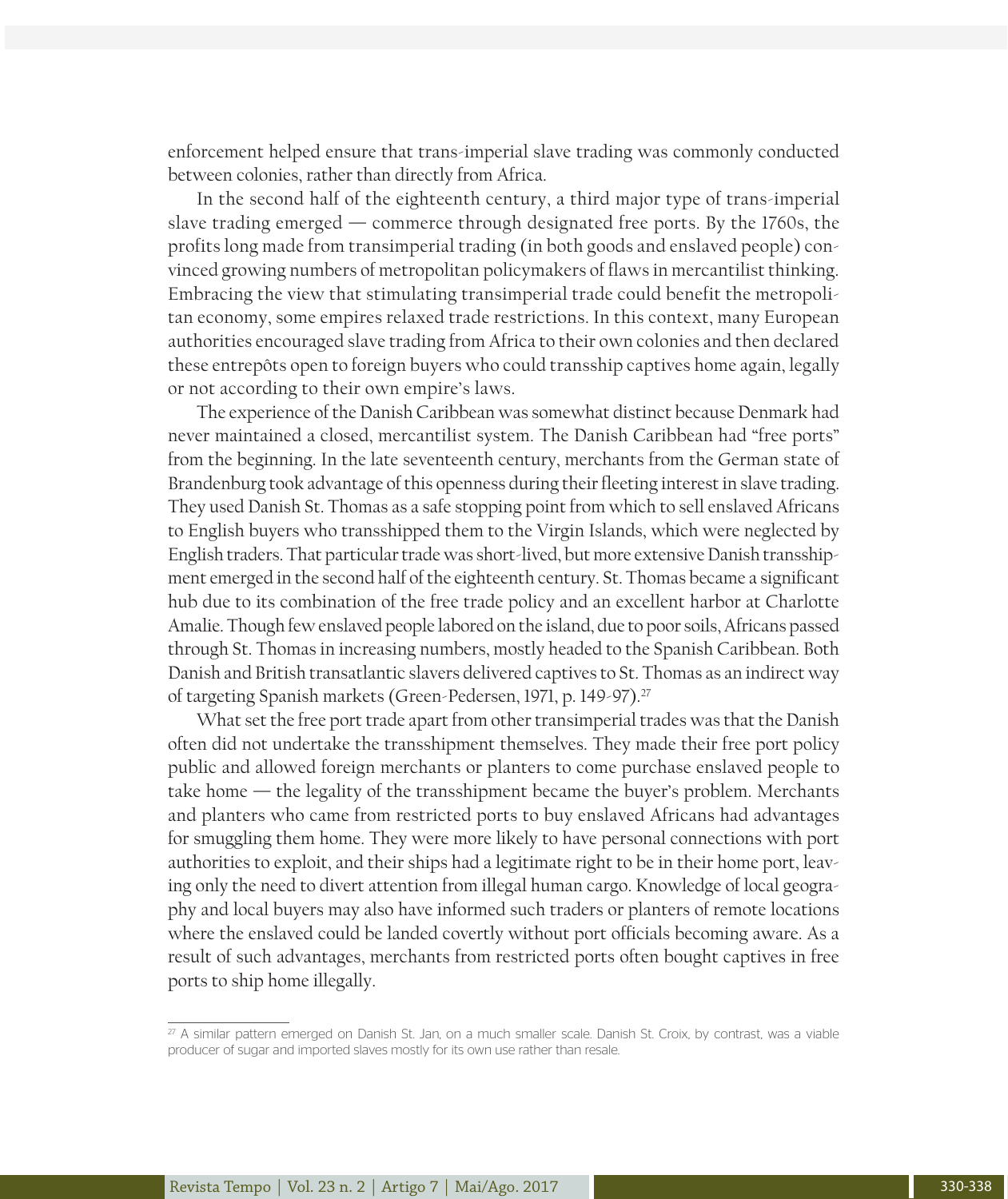The Dutch experimented with free port policies informally in the seventeenth century. In 1660 — the same year that the Dutch ship *Hoop* was confiscated in Cuba — Governor Beck of Curaçao reported that Spanish colonists often traveled to his colony to buy slaves. Beck revealed the value he saw in this trade through a number of actions he took to cultivate it. In a 1657 letter, he noted his plans to keep a small supply of captives on hand for any Spaniards who arrived. When that policy failed to meet the demands of prospective Spanish buyers in 1660, he borrowed slaves from Dutch colonists. He sold these enslaved people to the Spanish, promising the slaveholders who loaned them that he would replace the captives from the next shipment from Africa.<sup>28</sup>

The Dutch also experimented with free ports in the 1720s. The Dutch island of St. Eustatius was an important commercial center for the Caribbean through much of the eighteenth century, and in the 1720s it experienced a brief period of importance in slave transshipment, mainly to the British and French islands of the eastern Caribbean. This trade was largely a search for new markets after the British South Sea Company cut Dutch merchants out of selling captives for the asiento. Though short-lived, the St. Eustatius slave market was significant enough that colonists constructed a building on the island to house captives awaiting transshipment. This market saw a brief resurgence in the 1770s, supplying captives to the emerging United States when revolutionaries were too preoccupied with independence to engage in slave trading (Postma, 1990,198-200; Postma, 1992, p. 293-294).

In 1767, the British introduced their own free port policy, without opening the British Caribbean entirely to foreign trade. Instead, the British Free Port Act opened a few ports to foreign vessels for trade in specified commodities. Enslaved people and British manufactured goods could be exported, and foreigners could deliver colonial produce or specie in exchange. British policymakers included enslaved Africans in the act because in hopes that increased sales of people would boost British manufacturing. Traders to Africa would need more British goods to exchange for captives, and visitors to the free ports seeking slaves might also purchase manufactures. Parliament chose the free ports for their proximity to foreign colonies. The first were Kingston, Savannah la Mar, and Santa Lucea — all in Jamaica, with good proximity to Saint-Domingue, Cuba, and the Spanish Main; and Roseau and Prince Rupert's Bay, in Dominica, which sat between the, Martinique and Guadeloupe. Over the next few decades, thousands of African captives endured transshipment from the free ports. Eventually the British expanded the act to include other ports and colonies, but Kingston and Roseau remained the most significant hubs of the trade (Armytage, 1953; O'Malley, 2006,p. 301-316).

While free ports facilitated transimperial commerce, easing trade restrictions also obviated some need for the intercolonial traffic by the late eighteenth century. The French legalized some

<sup>&</sup>lt;sup>28</sup> Vice-Director Beck to the Directors of the [Dutch] West India Company, June 11, 1657, and Feb. 4, 1660, in (Donnan, 1930, p. I, 136-138, 150-153).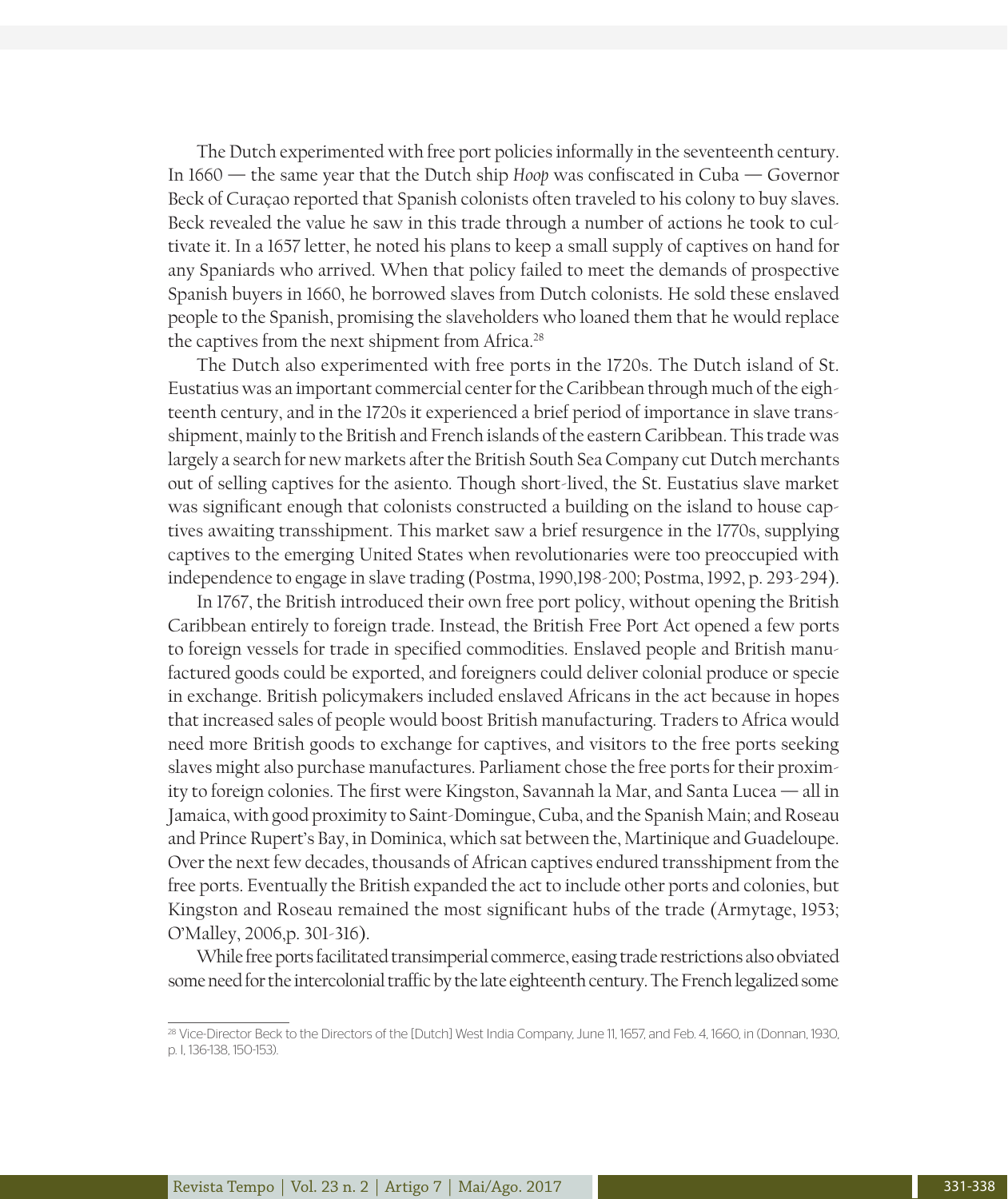slave deliveries by foreign ships in 1783, making it safer for traders to send captives directly from Africa (Geggus, 2001, p. 126). Likewise, the 1770s saw reduced trade restrictions in the Spanish Empire, and in the 1790s, loosening trade laws and booming demand in the Spanish Caribbean and the Río de la Plata, enticed many Spanish American merchants to take up the transatlantic slave trade for themselves. The relaxed restrictions also allowed foreigners mainly British, French, Portuguese, and U.S. — to trade directly from Africa to Spanish colonies (Lynch, 1958, p. 10-19). The transition to direct African trade did not happen overnight, and British free ports continued to send significant numbers of captives to the Spanish Caribbean in the 1790s and smaller numbers of people in the early nineteenth century. But easing trade restrictions gradually ended the era of intercolonial transshipment to Spanish colonies.

### **Overlap**

The different types of slave routes described here were not completely distinct, and some captives experienced successive transshipments by various modes. The most striking example is the traffic to Peru, which followed two main routes, both involving multiple stages after the Atlantic crossing. Up to the early eighteenth century, many Africans bound for Peru first landed in Spanish America at Cartagena. There, Spanish American merchants purchased them from foreign traders and sent them to Portobello, where they waited for weeks while merchants acquired other goods for Peru. The next journey was overland across the Isthmus of Panama, followed by another delay for acquiring goods. Many captives seized the opportunity of this overland journey to flee, and eventually a significant maroon community formed in the Panamanian countryside. Those who did not escape were again transshipped when they reached the Pacific, down the coast to Callao, the port of entry for Lima. This journey was also often interrupted by stops to trade along the Pacific Coast, and some captives disembarked at Trujillo to march south to Callao so that traders could sell some of them in smaller towns along the way. By the early 1630s, Spanish settlers had built a compound outside Callao to house arriving captives, who could then be sold in nearby Lima over a period of months. All told, the Spanish American portion of the voyage to Peru probably added four or five months to Africans' journeys, and even more if an individual was then reshipped from Peru to Chile. These protracted voyages added at least ten percent to the mortality enslaved populations suffered en route from Africa. One must also bear in mind that many captives had not reached Spanish America directly from Africa, but were bought and sold previously on Curaçao or Jamaica before enduring transshipment to Cartagena (Bowser, 1974, p. 26-87; Newson and Minchin, 2004, p. 32-35).

Africans who made the overland journey from the Río de la Plata to Peru also suffered multiples modes of intercolonial slave trading. Most did not reach the Río de la Plata directly from Africa. Instead, they landed first in Brazil in Portuguese vessels and then were transshipped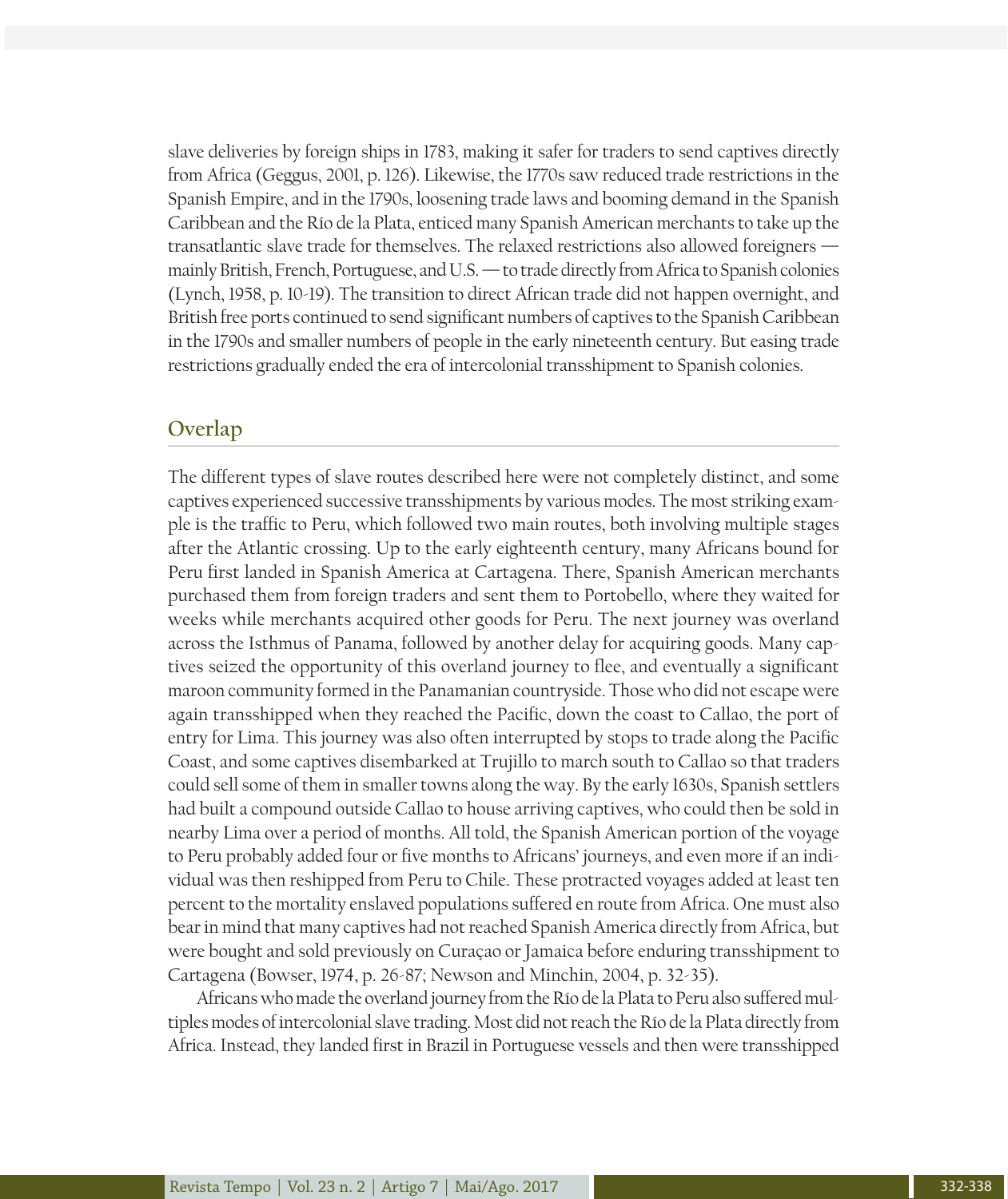to Buenos Aires or, later in the eighteenth century, Montevideo. Between 1680 and 1777, this traffic also involved Colonia, the Portuguese enclave on the Río de la Plata. Spanish merchants then marched captives to Upper Peru (today's Bolivia) and often on to Peruvian coastal markets on the Pacific. In other cases, captives marched across the Andes to the Chilean port of Valparaiso, from where traders shipped them to Lima. This Luso-Spanish slave route lasted 230 years from the foundation of Buenos Aires to the revolution of independence in 1810.

An anonymous estimate of the costs of transporting captives from Montevideo to Lima in the 1780s provides details about this route.<sup>29</sup> Arriving Africans stayed less than a week in Montevideo before embarking to Buenos Aires, which they reached in a one-day sail across the river. They stayed nearly two weeks in Buenos Aires, while the merchant purchased provisions and rented ox carts for the one-month trip to Mendoza. He also purchased clothing to keep the Africans warm during the crossing of the Andes. After the march, captives stayed in Mendoza for nearly two weeks, to recover from the slow inland trip. Meanwhile, the merchant or his representative found an *arriero* — to guide the Africans through the Andes to Chile — and rented one mule for every two slaves making the crossing. The trader also sent word to Valparaiso about the impending arrival of slaves to coordinate their transshipment up the Pacific Coast to Lima. For sixteen days, captives trudged from Mendoza, across the Andes, to Valparaíso, where they awaited departure an average of twenty days if they missed immediate transshipment. Nearly two weeks of sailing took these Africans to their final destination in Lima. The entire trip from Montevideo could take three months. Less frequently, Africans continued their coerced odyssey from the Río de la Plata to Valparaíso by sail, via the Magellan Straits. These inland and maritime slave routes met in Valparaíso, from where captives were shipped to Lima.<sup>30</sup> For some captives, even Lima was not the ultimate destination if they were sold to coastal *haciendas* as far north as to Ecuador.

While the journey to Peru presents the extreme case of the slave trade's complexity, it was not the only route that combined various types of transshipment and resale. Within the Caribbean, some Africans experienced dizzying series of transshipments across imperial boundaries. For instance, in the early 1790s, the Danes in St. Thomas imported numerous Africans from Dutch St. Eustatius, and smaller numbers from British and French islands, only to re-export them, primarily to Cuba, Puerto Rico, and Santo Domingo (Green-Pedersen, 1971, p. 159-65). All such journeys prolonged the force migration, increasing the likelihood of disease, maritime accidents, privation, and violence. In addition, the repeated experience of being bought and sold drove home a sense of being treated as commodities by European traders — an experience that may have sapped the spirit of some, but that only makes more heroic the struggles of those who resisted through rebellion or assertions of their humanity.

<sup>&</sup>lt;sup>29</sup> "Calculo del costo que por razon de daños y transporte tiene un negro comprado en Montevideo." n/d., General Collection, Beinecke Rare Book and Manuscript Library, Yale University.

<sup>&</sup>lt;sup>30</sup> The slave market in late-colonial Chile was active, but most captives sold in Santiago were born in Chile rather than Africa. See (Cussen, Llorca-Jaña, and Droller, 2016, p. 1-29; Grandin, 2014).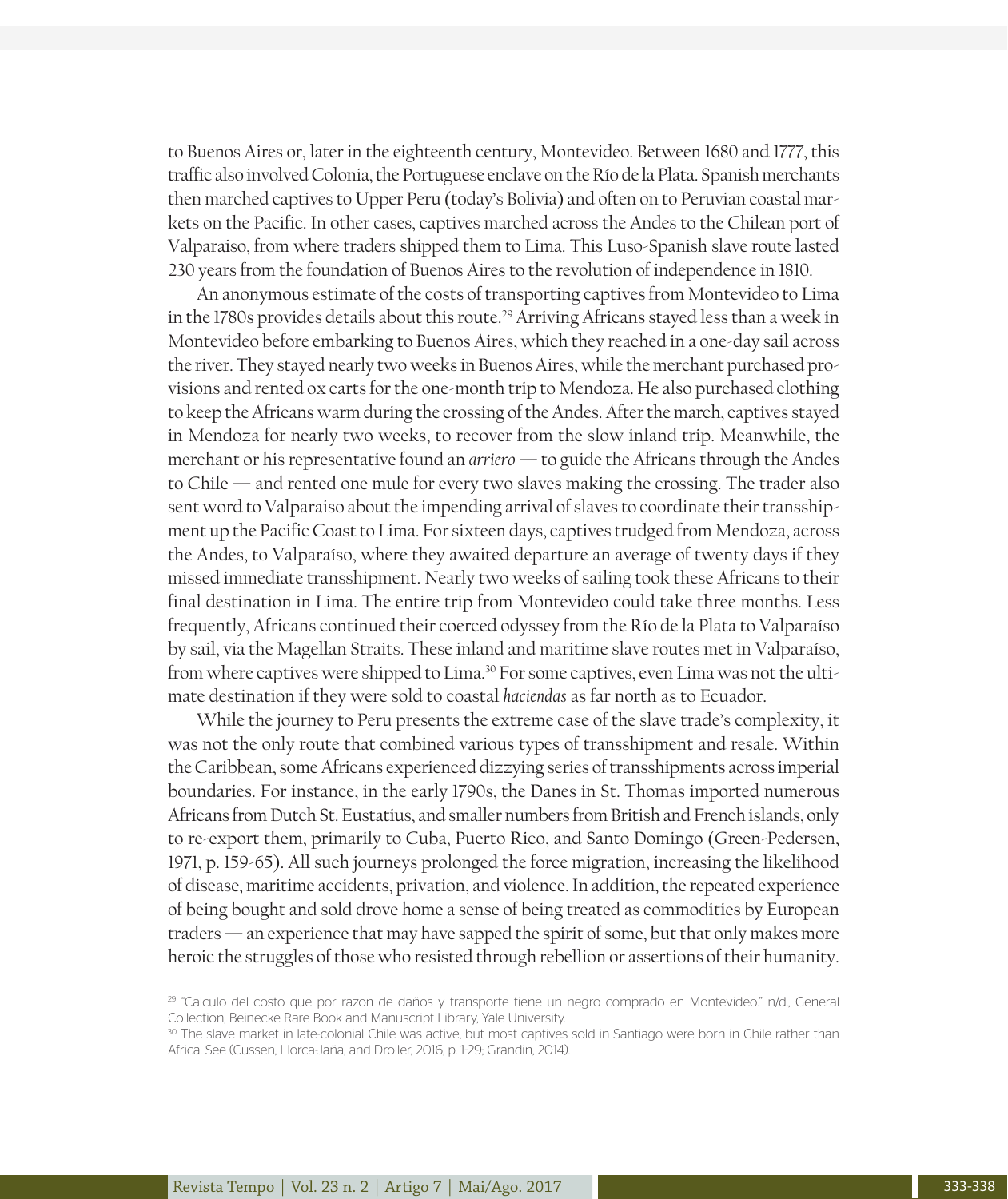#### **Conclusions and Overall Patterns**

In surveying the major modes of slave trading within the Americas, certain patterns emerge. Some routes of intercolonial trade remained stable over time, supplying regions where slavery never took hold on a large scale (e.g. New England); that were too far from the Atlantic for direct deliveries (e.g., the Virginia Piedmont, Minas Gerais, Lima); or island colonies too small to ever warrant much attention from transatlantic slavers (e.g. Bermuda, St. Maarten, St. Lucia). More typical than regions relying primarily on transshipment over the full period of the slave trade was a pattern that saw colonies evolve from early reliance on transshipment to direct transatlantic arrivals. Intercolonial routes emerged to new or expanding areas of settlement that lacked the population or infrastructure to handle entire human cargoes from Africa. Transshipment then declined in relative importance once a region became an attractive market to transatlantic traders. Intercolonial traders continued to compete in these more mature markets when price fluctuations between various ports allowed for profitable transshipment, but they typically played a secondary role once African shipments became common. For example, in the French Caribbean, Guadeloupe relied on Martinique and foreign islands to transship captives from the late seventeenth century until direct imports boomed in the 1750s and 1760s.<sup>31</sup>

Another distinctive feature of intercolonial slave trades was the composition of cargoes. For one thing, in intra-imperial trade, merchants shipping captives tended to assemble small numbers of people in mixed cargoes with goods. Furthermore, the demographics of captives selected for transshipment did not necessarily mirror the larger population of forced migrants from which they were chosen. People transshipped within an empire were often those least desired by the planters near the entrepôt. For instance, the director of New Amsterdam complained to the Dutch West India Company in 1664 that the captives he received from Curaçao were "on average, quite old," most of them having been rejected in the Caribbean market.<sup>32</sup> In 1682, Guadeloupe planters asked the French Guinea Company to send more direct shipments from Africa, "and not to send thither the refuse of the slaves of Martinico [i.e. Martinique]."<sup>33</sup> And traders to Saint-Domingue sold more healthy men of prime age in the principal entrepôt — Cap Français — leaving more female, young, sick, and elderly slaves to face additional voyages to smaller ports in the colony where planters had fewer options (Geggus, 2001, p. 127-129).

With traffic across imperial boundaries a different pattern emerged — especially for the *asiento*. In Spanish colonies, the combination of high prices and available specie made foreign merchants willing to assemble relatively large cargoes of captives deemed especially

<sup>31</sup> For transshipment form Martinique to Guadeloupe, see (Pritchard, 2004, p. 218-219; Geggus, 2001, p. 126-127, 130). For direct arrivals in Guadeloupe, see *Voyages*, http://slavevoyages.org/voyages/8ZarzcfP. (accessed January 5, 2017).

<sup>&</sup>lt;sup>32</sup> Peter Stuyvesant to the Directors at Amsterdam, June 10, 1664, in (Donnan, 1930, p. III, 429).

<sup>33</sup> Barbot, "Voyages to Martinique," in (Donnan, 1930, p. I, 303).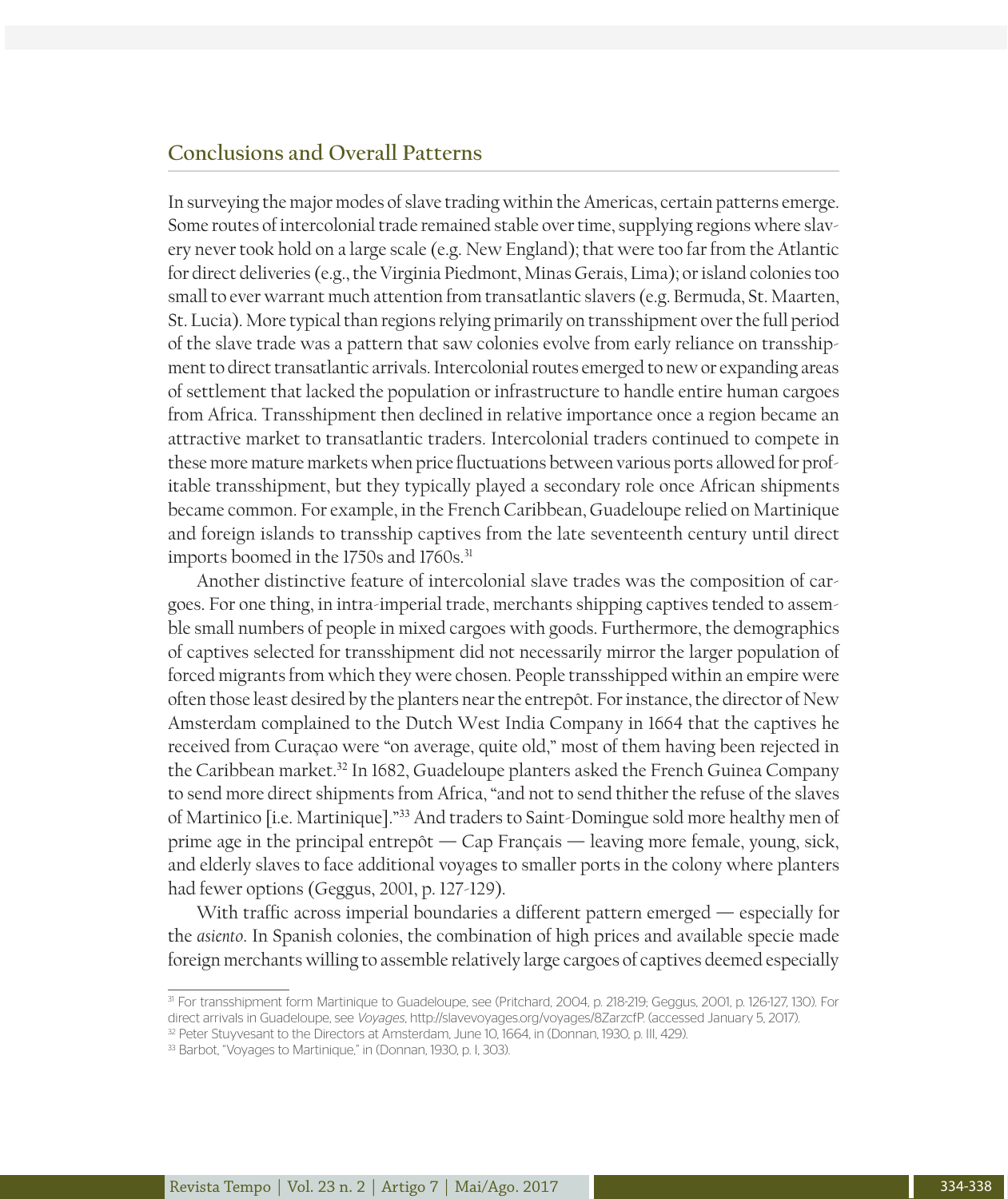valuable. As John Merewether, a factor for the South Sea Company in Jamaica, explained in 1737, "By the last half years account we sent home, we bought only 940 out of 2907 Negroes imported [from Africa], And we did not put by one, that we thought would please the Spaniards."<sup>34</sup> The South Sea Company purchased only the most marketable people for transshipment. As a result, Jamaican planters complained that the fittest captives arriving at their island turned right around and left again. They considered the exporting of "prime slaves" such a problem that the colony's assembly — dominated by wealthy planters placed a one-pound duty on Africans re-exported from the island in 1716. The South Sea Company convinced the Crown to veto the law, but Jamaica reinstated similar measures repeatedly throughout the company's *asiento* (Sheridan, 1983, p. 1-16).35

Another feature of intra-American slaving was that entrepôts developed special capacity to facilitate transshipment. Many ports built structures to house and confine Africans awaiting resale or enduring quarantine. Settlers built such compounds or barracoons in Charleston, Cartagena, Callao, Curaçao, Recife, St. Eustatius, Kingston, Montevideo, and other ports (Boogaart and Emmer, 1979, p. 368-70; Jordaan, 2003, p. 230; Bowser, 1974, p. 67; Littlefield, 1986, p. 94; Rawley, 1981, p. 59, 87; Postma, 1990, p. 170, 199-200; Burnard and Morgan, 2001, p. 214).<sup>36</sup> But it was more than facilities that entrepôts offered. At least as important was the presence of merchants with ample resources and liquidity to engage in high-volume trade. In fact, the major players in slave importation tended to be significant figures in the broader commerce of a given port or colony. The Spanish American merchants who transshipped Africans to Peru were some of the biggest traders in these colonies, and captive Africans found their journeys delayed at numerous trade fairs, while traders conducted other business. In Charleston, as well, a few big importers dominated trade in both captives and goods. Most large-scale slave purchasers were also general merchants in Jamaica (Bowser, 1974, p. 52-87; McMillin, 2004, p. 89; Higgins, 1964, p. 205-17; Burnard, 1996, p. 68-92). Apparently only at peak moments in the slave trade to Brazil did some merchants became specialists in the importation and resale of captives, ignoring the trade in goods (Florentino, 1995, p. 147-180; Miller, 1988, p.475, 485; Rawley, 1981, p. 47-48).

This article sketches broad patterns in the traffic of captive Africans within the Americas, but much further research is needed. Scholarly understanding of the scale, routes, and lived experiences of the intra-American slave trade lags behind knowledge of the forced migration across the Atlantic. That imbalance is the impetus for the forthcoming *Final Passages Database*, which we intend to launch online in 2018. As data on enslaved people's forced

<sup>34</sup> John Merewether to Peter Burrell, Sept. 30, 1737, in (Donnan, 1930: II, 461).

<sup>&</sup>lt;sup>35</sup> Palmer notes that part of Jamaicans' objection to the South Sea Company's transshipment from the island was that it cut Jamaicans out of the trade in goods to Spanish America. Jamaican traders could no longer exploit Spanish colonists' desire for slaves to gain entry to ports for the trade in goods (Palmer, 1981, p. 62-68).

<sup>&</sup>lt;sup>36</sup> Russell-Wood notes that Brazilian ports had quarantine policies, but they "varied in effectiveness" (Russell-Wood, 1982, p.131-132).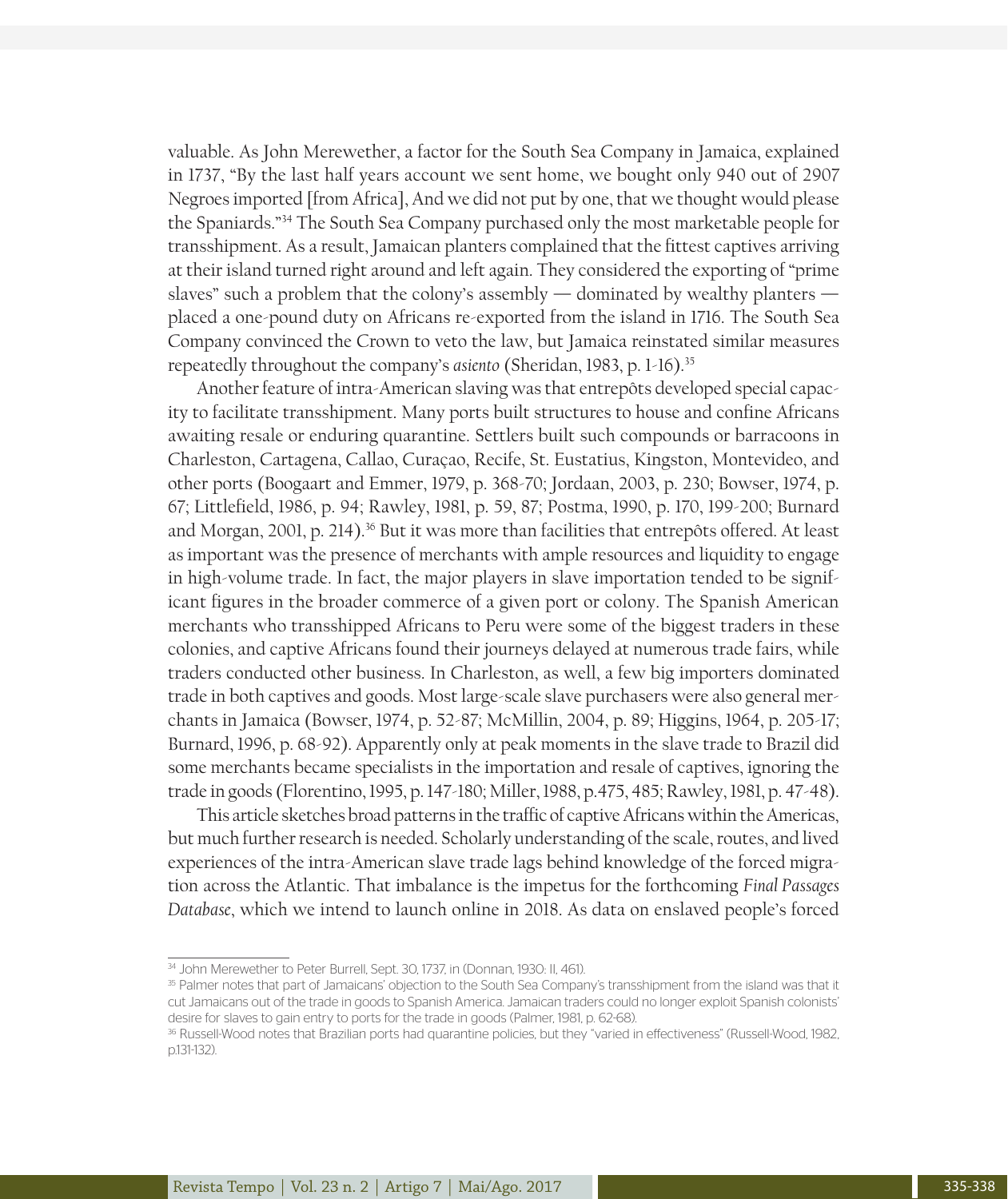migrations within the Americas becomes available, we encourage scholars to consider such movements in combination with the transatlantic trade when examining the history and culture of the African diaspora. The importance of the intra-American traffic is not limited to demographics and economics. The data on coerced migrations has major implications for the social possibilities of black communities across the Americas. Scholars must look beyond where on the African coast ships came from and where captives first disembarked in the Americas. The inter-colonial and transimperial dimensions of the slave trade must be incorporated into examinations of the African Diaspora. The slave routes crossing colonial boundaries — as well as the continuous flow of runaways across maritime and land frontiers — created social networks connecting black communities throughout the Americas. Intra-American migrations shaped the political, social, and cultural features of African diasporic communities and the larger societies in which they found themselves (Borucki, 2017, p. 11-36; Schneider, forthcoming 2018).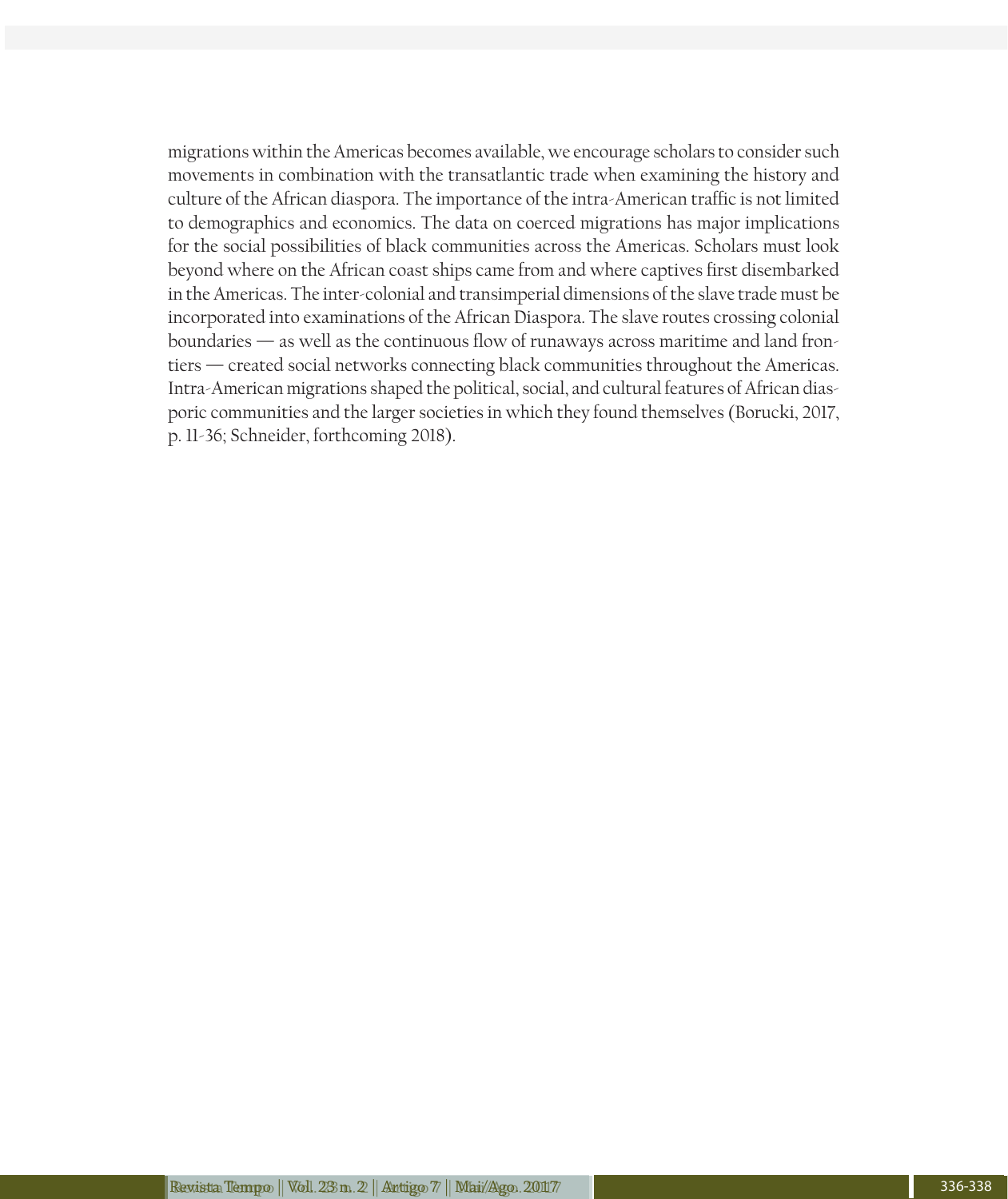## **Bibliography**

ALDEN, Dauril. Late Colonial Brazil, 1750-1808. In: BETHELL, Leslie (ed.). *Colonial Brazil*. New York: Cambridge University Press, 1987, p. 284-343.

ARMYTAGE, Frances. *The Free Port System in the British West Indies: A Study in Commercial Policy, 1766-1822*. London: Longmans Green and Co., 1953.

BANKS, Kenneth J. Official Duplicity: The Illicit Slave Trade of Martinique, 1713-1763. In: COCLANIS, Peter A. (ed.). *The Atlantic Economy during the Seventeenth and Eighteenth Centuries*. Columbia: University of South Carolina Press, 2005, p. 229-251.

BASKES, Jeremy.*Staying Afloat: Risk and Uncertainty in Spanish Atlantic World Trade, 1760-1820*. Stanford: Stanford University Press, 201 Bottom of Form3.

BEAN, Richard Nelson. *The British Trans-Atlantic Slave Trade, 1650-1775*. New York: Arno Press, 1975.

BOOGAART, Ernst van den and EMMER, Pieter C. "The Dutch Participation in the Atlantic Slave Trade, 1596-1650," in GEMERY, Henry A.; HOGENDORN, Jan S. (Eds.). *The Uncommon Market: Essays in the Economic History of the Atlantic Slave Trade*. New York: Academic Press, 1979, p. 353-375.

BORUCKI, Alex Borucki. The Slave Trade to the Río de la Plata: Trans-imperial Networks and Atlantic Warfare, 1777-1812. *Colonial Latin American Review*,vol. 20, n. 1, p. 81-107, 2011.

BORUCKI, Alex Borucki. Trans-imperial History in the Making of the Slave Trade to Venezuela, 1526- 1811. *Itinerario*, vol. 36, n. 2, p. 29-54, 2012.

BORUCKI, Alex Borucki. Across imperial boundaries: Black social networks across the Iberian South Atlantic, 1760-1810. *Atlantic Studies*, vol. 14, n. 1, p. 11-36, 2017.

BORUCKI, Alex, ELTIS, David Eltis, and WHEAT, David. Atlantic History and the Slave Trade to Spanish America. *American Historical Review*, vol. 120, n. 2, p. 433-461, 2015.

BOWSER, Frederick P. *The African Slave in Colonial Peru, 1524-1650*. Stanford: Stanford University Press, 1974.

BURNARD, Trevor. Who Bought Slaves in Early America? Purchasers of Slaves from the Royal African Company in Jamaica, 1674-1708. *Slavery and Abolition*, vol. 17, n. 2, p. 68-72, 1996.

BURNARD, Trevor and MORGAN, Kenneth. The Dynamics of the Slave Market and Slave Purchasing Patterns in Jamaica, 1655-1788. *William and Mary Quarterly*, vol. 58, n. 1, p. 205-228, 2001.

CURTIN, Philip D. *The Atlantic Slave Trade: A Census.*  Madison: University of Wisconsin Press, 1969.

CUSSEN, Celia, LLORCA-JAÑA, Manuel and DROLLER, Federico. The Dynamics and Determinants of Slave Prices in an Urban Setting: Santiago de Chile, c. 1773- 1822.*Revista de Historia Económica/ Journal of Iberian and Latin American Economic History*, vol. 34, n. 3, p. 1-29, 2016.

DOMINGUES, Daniel. The Atlantic Slave Trade to Maranhão, 1640-1846: Volume, Routes and Organization. *Slavery and Abolition*, vol. 29, n. 4, p. 477-501, 2008.

DONNAN, Elizabeth (ed.). *Documents Illustrative of the History of the Slave Trade to America*. Washington D.C.: Carnegie Institution, 1930. 4 vols.

DUNN, Richard S. *Sugar and Slaves: The Rise of the Planter Class in the English West Indies, 1624-1713*. Chapel Hill: University of North Carolina Press, 1972.

ELLIOTT, J. H. *Empires of the Atlantic World: Britain and Spain in America, 1492-1830*. New Haven: Yale University Press, 2006.

ELTIS, David. *The Rise of African Slavery in the Americas*. New York: Cambridge University Press, 2000.

ELTIS, David. The Volume and Structure of the Transatlantic Slave Trade: A Reassessment. *The William and Mary Quarterly*, vol. 58, n. 1, p. 17-46, 2001.

ELTIS, David. The British Transatlantic Slave Trade before 1714: Annual Estimates of Volume and Direction. In: PAQUETTE, Robert L. and ENGERMAN, Stanley L. (eds.). *The Lesser Antilles in the Age of European Expansion*. Gainesville: University Press of Florida, 1996, p. 182-204.

FLORENTINO, Manolo. *Em Costas Negras: uma história do tráfico atlântico de escravos entre a Africa e o Rio de Janeiro. Rio de Janeiro*: Arquivo Nacional, 1995.

GALENSON, David W. *Traders, Planters, and Slaves: Market Behavior in Early English America*. New York: Cambridge University Press, 1986.

GARCÍA MONTÓN, Alejandro. *Génova y el Atlántico (c.1650-1680): emprendedores mediterráneos frente al auge del capitalismo del norte*. PhD Dissertation, European University Institute, Florence, 2014.

GEGGUS, David. "The French Slave Trade: An Overview," *William and Mary Quarterly*, vol. 58, n. 1, p. 119-138, 2001.

GRAHAM, Richard. Another Middle Passage?: The Internal Slave Trade in Brazil. In: JOHNSON, Walter (ed.). *The Chattel Principle: Internal Slave Trades in the Americas*. New Haven: Yale University Press, 2004.